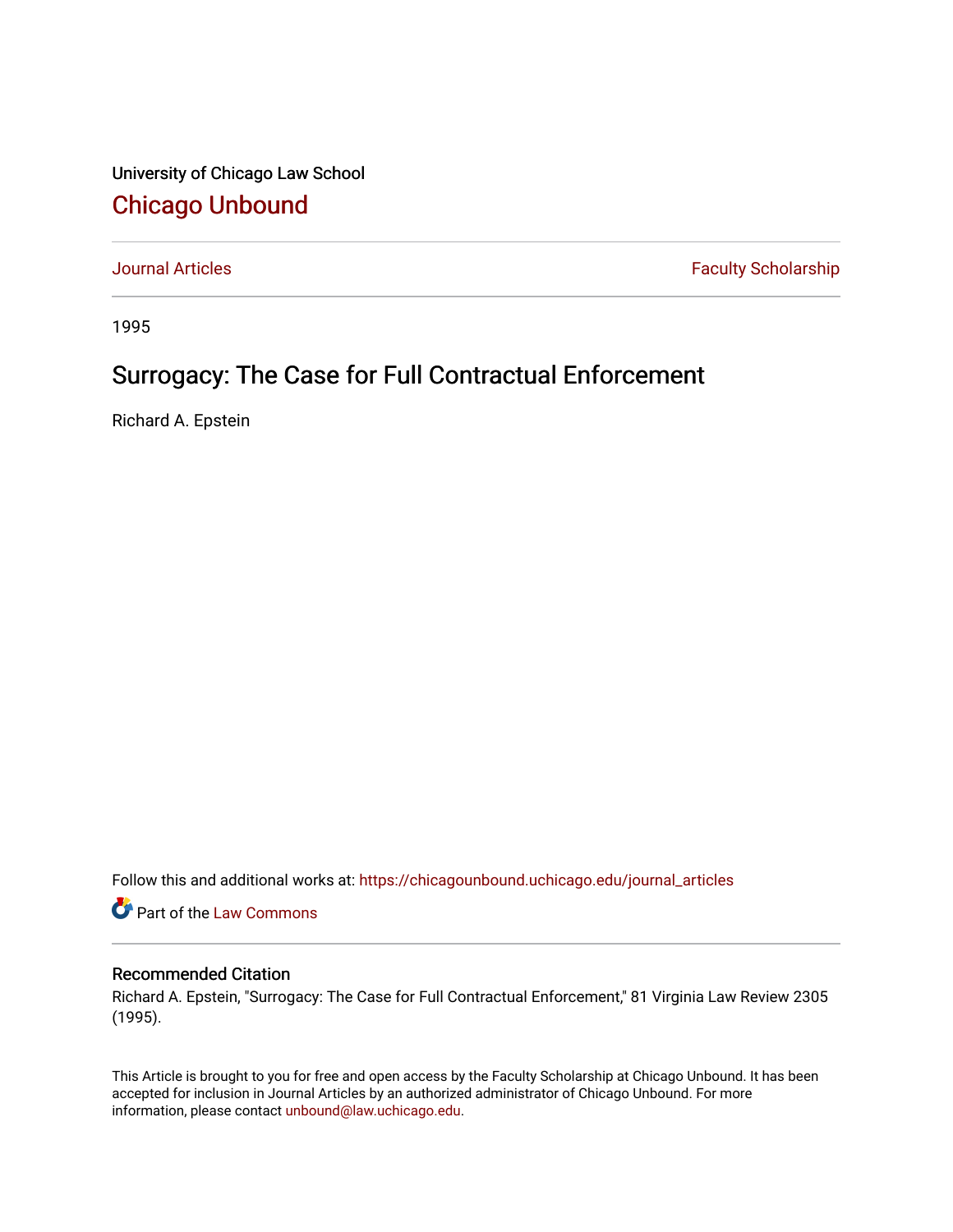# SURROGACY: **THE CASE** FOR **FULL CONTRACTUAL ENFORCEMENT**

# *Richard A. Epstein \**

### INTRODUCTION: EVERYTHING'S SPECIAL

**M** OST work in law and economics is not concerned with the **VI** visceral issues of flesh and blood. Thus it is common for scholars in the tradition to examine the optimal measure of damages in contract disputes, or to develop models that allow for the efficient trading of options and futures—issues that are critical to the vigorous operation of society, but which attract little passion and debate save from those who are already deeply committed to the specialized enterprises they study. When the discussion switches to questions of family law, the nature and interest of the participants and audience typically changes, and radically so. Virtually everyone has some deep-seated belief on how the fundamental institutions of social life should be organized, and virtually everyone brings to social questions profound moral and religious convictions that cut close to the quick and define their personal identity. So deep do these issues run that it is difficult for them (as it is for me)' to gain any kind of intellectual distance from these powerful precommitments. The narrative tradition is strong in both conservative and liberal quarters. One striking piece of evidence is how many papers on this subject are cast in the narrative mode, whereby the authors reveal something of their own personal situation in order to set the stage for the remarks that follow.' I am not immune from these pressures, for my experiences with fertility work have given me a certain sympathy for couples who have decided to try the surrogacy route as a last measure of desperation.

Yet, as difficult as it is, intellectual progress in these hotly disputed areas depends on the ability to resist the temptation to sus-

#### 2305

**<sup>\*</sup>** James Parker Hall Distinguished Service Professor of Law, The University of Chicago. I would like to thank Ann Shuman for her detailed and careful comments on an earlier draft of this paper.<br><sup>1</sup> See, e.g., Barbara B. Woodhouse, Of Babies, Bonding, and Burning Buildings:

Discerning Parenthood in Irrational Action, 81 Va. L. Rev. 2493, 2495-99 (1995).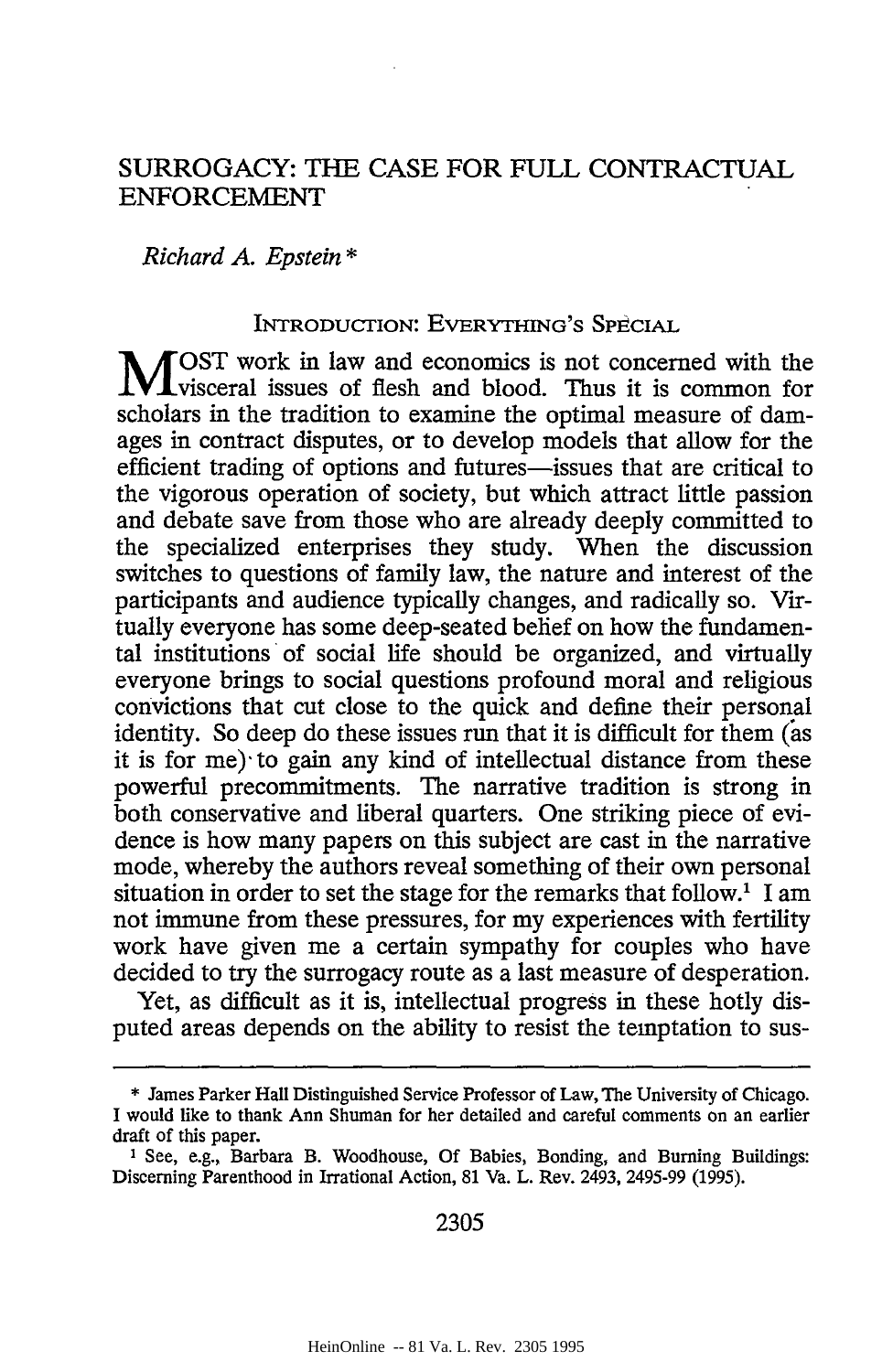# *Virginia Law Review* **2306** [Vol. **81:2305**

pend the ordinary rules of evaluation because of the intuitive pull of the substantive questions. Indeed, one of the greatest intellectual failures of modem public debate is the routine assumption that special problems require special solutions, usually ones that call for some form of government intervention into the operation of markets. Thus the early regulation of labor markets derived strength from the proposition that "labor" was not an article of commerce.<sup>2</sup> But this rhetorical flourish did not lead to a world in which labor was neither bought nor sold. Instead it granted unions an exemption from the antitrust laws, legalizing worker cartels. In housing markets, the rhetoric for rent control usually starts from the same premise.3 Shelter is special and hence its price should be regulated by sitting tenants (who then use their voting power in local elections to reap below-market rents at the expense of landlords and potential tenants). Similarly, the Clinton Health Security Act went astray because it started from the proposition that life and death issues require special and distinctive rules for the provision of health care.<sup>4</sup> Yet if the Clinton proposals had been enacted into law, the consequences would have been rather different from those envisioned by its proponents: a National Health Plan would have created a vast and impersonal bureaucracy to restrict entry, to divide markets, to regulate prices, and to breed hidden cross-subsidies. So by accretion the toll quickly adds up. Everything turns out to be special, which is to say that nothing is special at all.

The emotive force of the word "special" works to displace the operation of markets with some system of state regulation. If ever there were an obvious candidate for "special" status, the structure of the family and the interactions of its members are it. Yet once again that label marks the first step down the road to government bans and state control. One obvious target of regulation concerns the addition of new members to an ongoing family. The obvious and preferred form of expanding a family is through ordinary procreation, which responds to our most powerful social and biological imperatives. But that option is not open to some couples: where

4 See Health Security Act, H.R. 3600, 103d Cong., 1st Sess. (1993).

<sup>2</sup> See Clayton Act, ch. 323, § 6, 38 Stat. 730, 731 (1914) (codified at 15 U.S.C. § 17 (1988)).

**<sup>3</sup>** For an illustration of the philosophical mischief associated with this position, see Margaret J. Radin, Residential Rent Control, 15 Phil. & Pub. Aft. 350, 352 (1986).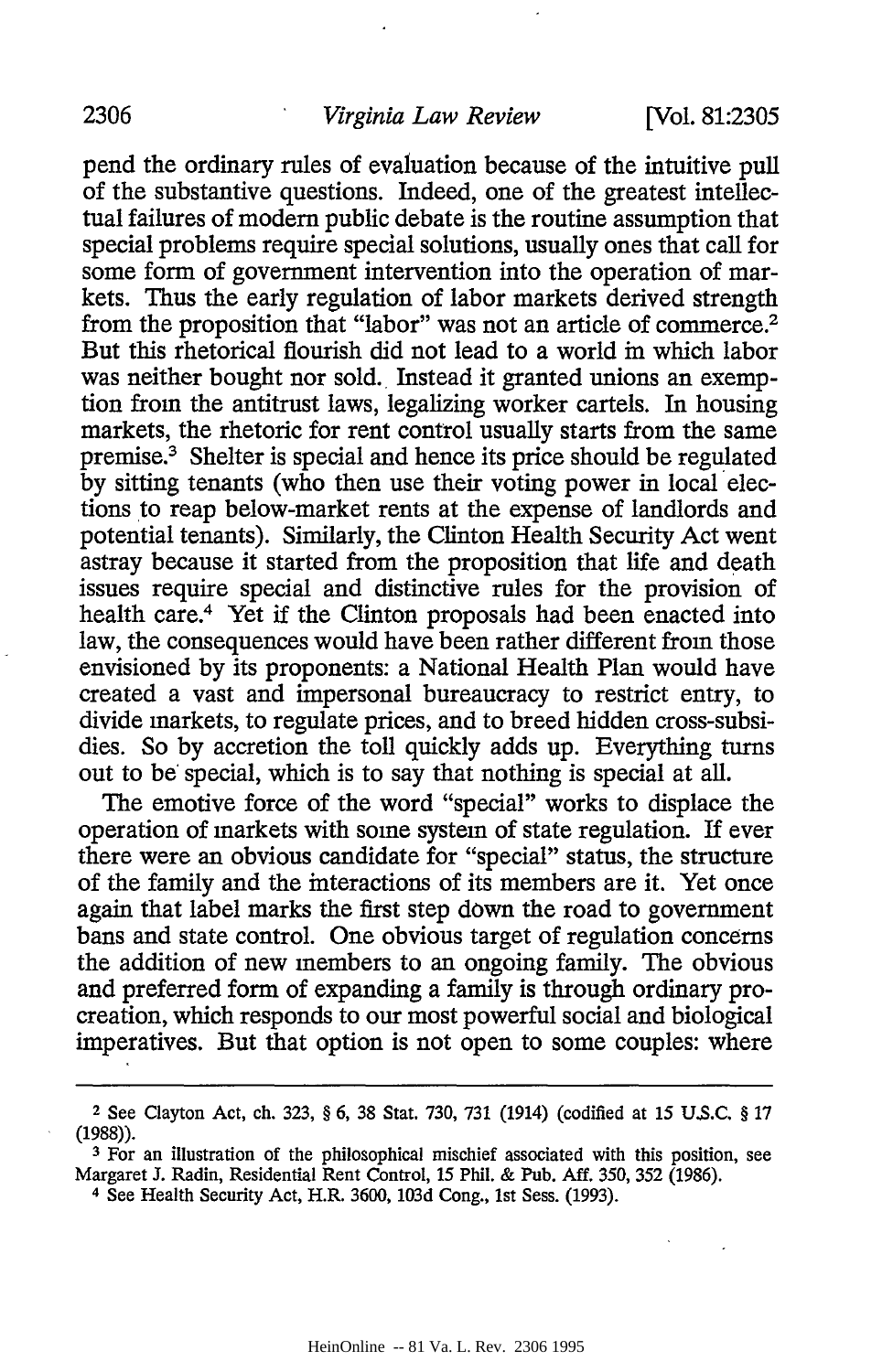the husband is infertile, artificial insemination allows the woman to carry the child to term in a relatively noncontroversial fashion. But matters are not so simple when women are rendered infertile by a variety of diseases or conditions, or are able to carry a child to term only by exposing themselves or their offspring to grave danger.

Faced with this problem, adoption is one alternative, albeit for many couples an imperfect one, and one that in any event is highly regulated by the state.<sup>5</sup> One method to circumvent the senseless and intrusive inquiries that social workers often make in adoption cases is simply to "purchase" a baby from its natural parents (usually, but by no means always, the biological mother) for cold hard cash. But that alternative precludes the opportunity for any genetic connection between either parent and the offspring. Surrogacy contracts offer a means to supply that genetic connection, at least on the father's side. In the standard form of surrogacy contracts, the sperm of the biological father is used to impregnate the designated female surrogate, and the resulting offspring becomes by contract the exclusive child of its biological father, later to be adopted by his spouse. More recently, advanced technology has allowed some surrogacy arrangements to take a more sophisticated turn: under full surrogacy contracts, the fertilized egg of the married couple is inserted into the uterus of the surrogate mother and carried to term by a woman who has no (necessary) genetic connection with the offspring.6

The key question about these surrogacy contracts is whether either or both forms should be enforced and respected by the state,

**<sup>5</sup>** New Jersey law, for example, requires that all adoptions involve a voluntary surrender of the child to a state-approved agency, **NJ.** Stat. Ann. § 9:2-14 (West 1993), and it prohibits the use of consideration (e.g., cash or other things of value) in adoption. N.J. Stat. Ann. § 9:3-54(a) (West 1993). Both of these provisions were invoked to deny the enforceability of the surrogate contract in In re Baby M, 537 A.2d 1227 (N.J. 1988). Not all state courts have refused to enforce surrogacy arrangements. See, e.g., Johnson v. Calvert, 851 P.2d 776 (Cal. 1993) (enforcing the surrogacy contract and denying any rights to the surrogate mother).

**<sup>6</sup>** In these cases one question is whether the state will recognize the woman whose egg led to conception as the parent of the child. See, e.g., Belsito v. Clark, 644 N.E.2d 760, 767 (Ohio C.P. 1994) where, in a friendly action, the court ordered that the birth certificate list as the mother the woman who furnished the egg, and not her sister who carried it to term. Amen. Contractual enforcement between the parties was not involved in this transaction.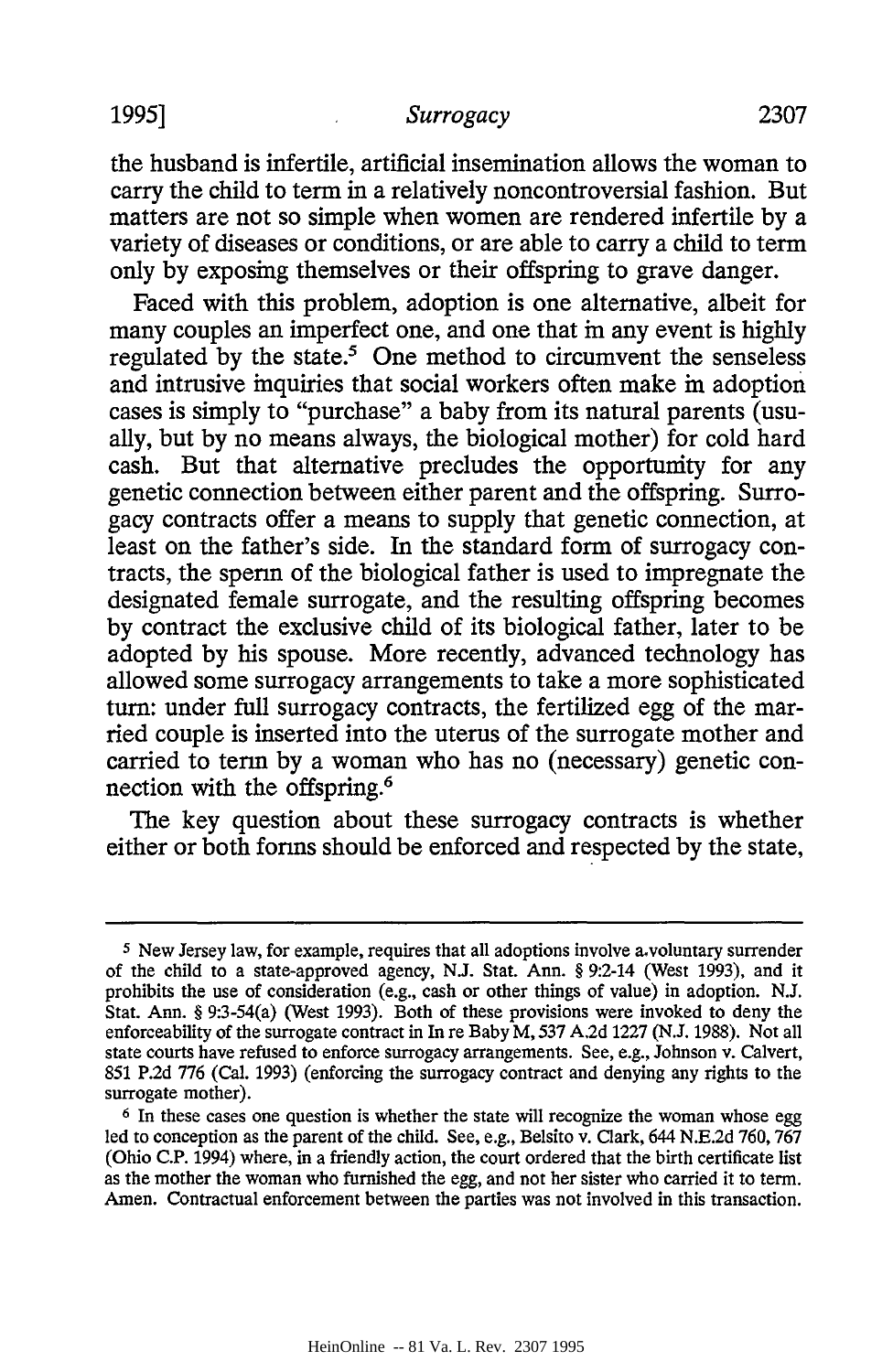or whether there is something special (and degrading<sup>7</sup>) about these contracts that makes them proper objects for prohibition, or at least for stringent forms of regulation: the imposition of extensive physiological and psychological testing of potential surrogates is but one of many possible approaches. Many writers have urged that bans and criminalization are too harsh a sanction and have claimed that the proper approach is to render these contracts unenforceable by the biological father against the surrogate, at least before the child is handed over pursuant to the contract.<sup>8</sup>

For my own part, I think that total bans and half-measures illustrate the pattern of mistake that has been repeated so often on matters of work, housing and health. The situations that prompt the use of surrogacy contracts are by definition extraordinary, but in and of itself that hardly marks them out for a regime of state regulation. Rather, the distinctive nature of these relationships is best captured in the way surrogacy contracts are drafted, not by the legal rules of prohibition or regulation. It is quite evident that the purchase of a child (or more accurately, parental rights over a child-a big difference!) is different from the purchase of a bottle of vinegar or a package tour of the wine- country-which is why the contracting process for surrogates, and the terms of a surrogacy contract, take on a form that is radically different from the ordinary contract of sale for a fungible good or service. Like most transactions it is a bit of both.9 The important task is first to understand the motivations of the parties to these transactions, as a window into contract formation and contract terms. Once these elements are exposed, then I think that the case for full enforcement of these contracts is fully defensible, notwithstanding the urgent pleas for their unenforceability, regulation or prohibition.

**9** This is a point often ignored by the opponents of surrogacy contracts. See the discussion of specific performance, infra text accompanying notes 46-47.

**<sup>7</sup>**The word is not mine. See Elizabeth Anderson, Value in Ethics and Economics 175 (1993) ("These degrading failures of respect and consideration on the part of the surrogate industry are of concern to the state, because they are embodied in relations of domination that deny surrogate mothers their autonomy."). For an examination of both the autonomy and the domination claims, see infra text accompanying notes 35-36.

**<sup>8</sup>** See, e.g., Katharine T. Bartlett, Re-Expressing Parenthood, 98 Yale Li. 293, 336 (1988) (arguing that a father's relationship with his child is weaker than that of the woman who carried the baby, and is thus less deserving of legal enforcement); Martha A. Field, Surrogate Motherhood 75-83, 97-109 (1988) (discussing the enforceability of surrogacy agreements under contract law).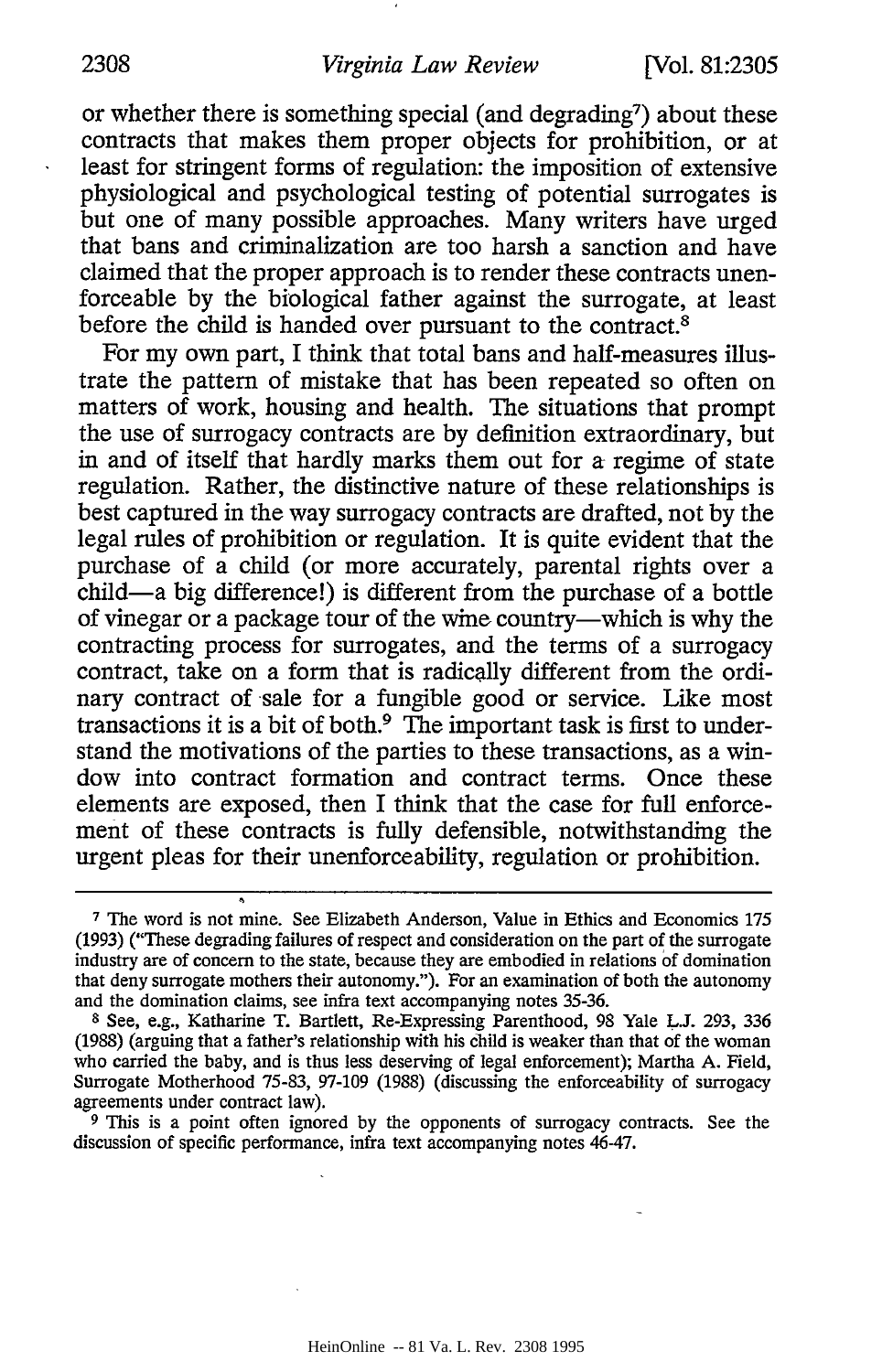From a theoretical point of view, however, it is important to avoid an ad hoc inquiry. Thus, it is a mistake to approach any subject, from health care to surrogacy, on the assumption that it stands on its own bottom. Instead what is needed is a more comprehensive theory that offers some overall assessment of the strength and weaknesses of a system of voluntary exchange. Once that theory is developed in a general form, it can then be applied to particular transactions. In some cases the claims for regulation will be borne out by showing that the basic conditions necessary for a successful regime of market transactions have not been satisfied. Yet it may well be that the opposite conclusion is true: while the conditions for .voluntary exchange are far from perfect, no feasible system of regulation is able to improve on them. So in this Article I propose to take the long way round to the full enforcement position on surrogacy. In the next Part I ask when and why systems of strong property rights are desirable, why these systems normally carry with them the rights of exchange and alienation on terms that the parties see fit, and why the principled limitations on freedom of alienation do not apply in surrogacy cases. In one sense the fundamental observation of the model is that gains to the contracting parties are social gains that cannot be ignored even if other costs, and other benefits, have to be taken into account. Those gains therefore deserve to be included in any overall assessment of the soundness of the contracting practice.

Within this framework, three types of objections might be plausibly offered to counteract the case for full contractual enforcement. The first of these examines defects in the bargaining process that could undermine the mutual gain assumption; the second looks to questions of adverse external effects on third parties that are not taken into account by the contracting parties; and the third looks to questions of coordination, freeriding and holdout that often lead to the underproduction of public goods. In addition to these standard concerns of the law and economics tradition, it is also necessary to confront concerns that arise outside of it: matters of commodification, matters of incommensurability, and matters of inequality of bargaining power, gender inequality and social symbolism.<sup>10</sup> Once

<sup>10</sup>See, e.g., Anderson, supra note 7, at **168** ("I will argue that contract pregnancy commodifies both women's labor and children in ways that undermine the autonomy and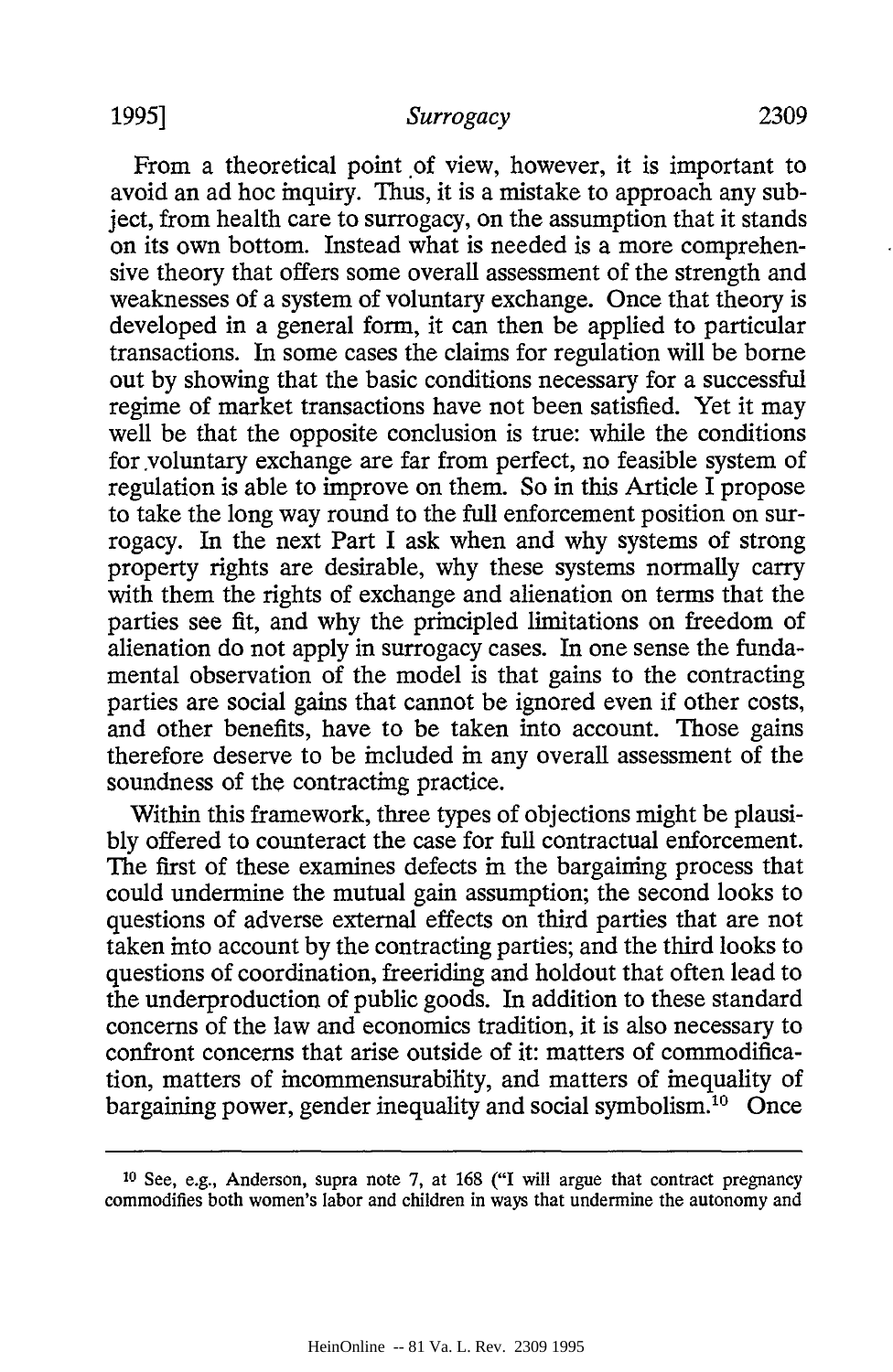these areas are covered, the last Part of the Article will then examine some of the particular provisions of surrogacy contracts, including those terms that are most often held up to hostile criticism, in order to show that the condemnations of these provisions proceed not from an understanding of the nature and context of the surrogate transaction but rather from a rigid misapplication and misunderstanding of contract doctrine.

### I. THE LOGIC OF ALIENATION **AND** EXCHANGE

The first task is to examine the role that alienation plays in ordinary markets. That inquiry is necessary to set the stage for a discussion of surrogacy, and the practices with which it is often compared: baby-selling and organ sales (as distinguished from voluntary donations). Any system of markets depends for its operation on a well-articulated system of property rights. Unless it is known who is the owner of a particular resource—human, physical or material-it cannot be determined who is entitled to use, sell or otherwise dispose of the property or thing. If I could occupy the house you built, why should you build it in the first place? If I could sell the house you occupy, what then is the position of my buyer who wishes to move in when you will not move out? Even if the buyer forced his way in, what is to prevent someone else from selling the house out from under him, setting the stage for yet another ugly confrontation? Any alienation of property (which includes all forms of transfer-sale, mortgage, gift, bequest, loanwith or without conditions) must be made by its owner. Similarly any sale of human labor must be made by the person whose labor will be used. The separation of use from exchange rights is manifestly unstable and counterproductive.<sup>11</sup>

This brief account of the right of alienation begs one important question. Alienation, if it should take place, should be executed by the owner of the resource in question. But why allow *any* aliena-

dignity of women and the love parents owe to children."). For an effective counterattack on Anderson's position, from which I have learned much, see Richard J. Arneson, Commodification and Commercial Surrogacy, 21 Phil. & Pub. Aff. 132, 139-40, *154-55* (1992).

**<sup>11</sup>** For my defense of this general framework, see Richard A. Epstein, Why Restrain Alienation?, 85 Colum. L. Rev. 970 (1985), which did not extend to the issues discussed here.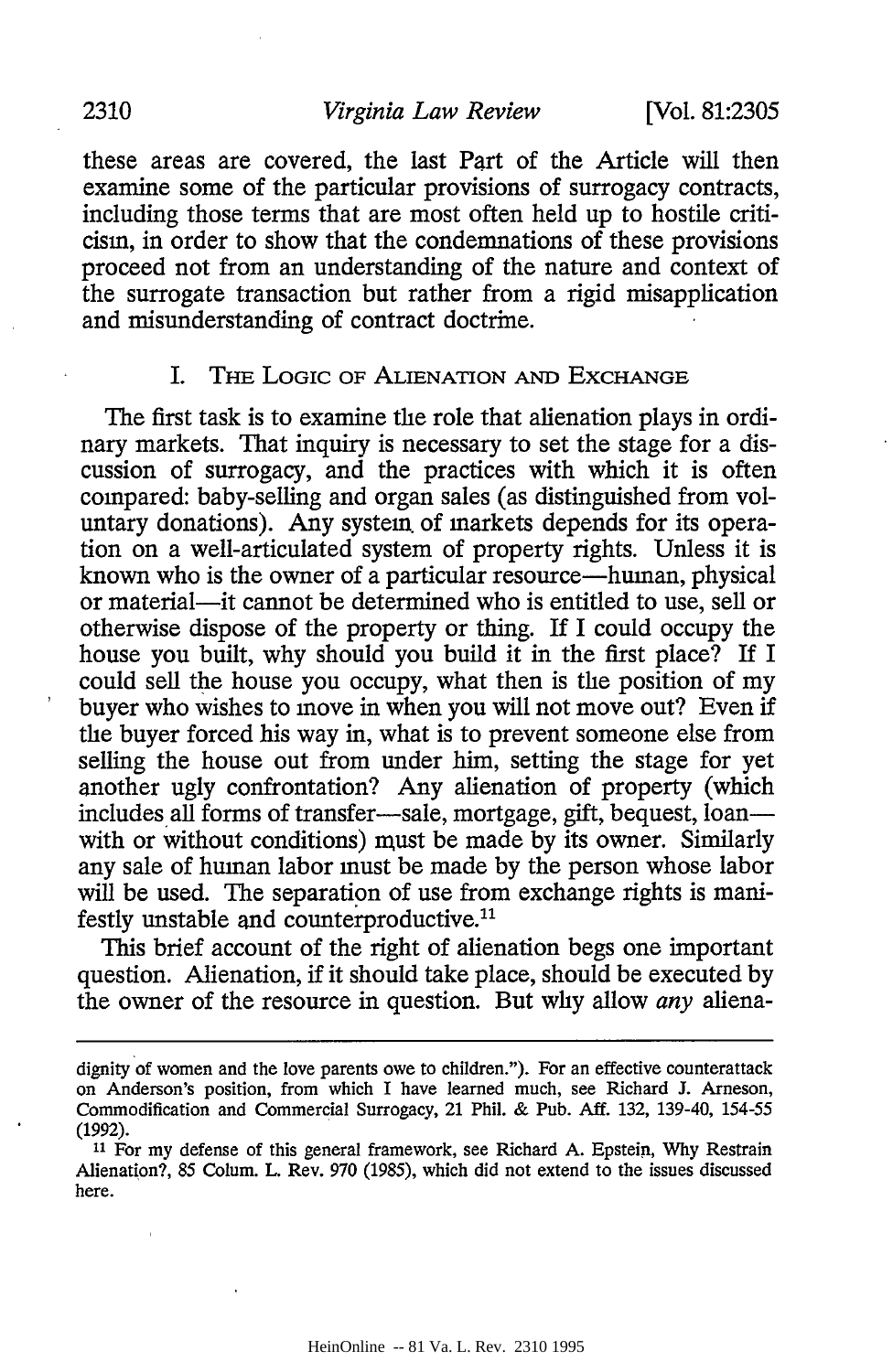tion, or some particular forms of alienation-gift not sale, sale not gift-at all?<sup>12</sup> The point has been debated from ancient times to the present. Aristotle, for example, in his *Politics* is at many critical points a strong defender of a system of private property, and for reasons that we would regard as quite modem: "Property should be in a certain sense common, but, as a general rule, private; for, when every one has a distinct interest, men will not complain of one another, and they will make more progress, because every one will be attending to his own business.<sup> $n_{13}$ </sup> His explanation for that preference is again familiar: property that is common to all is tended after by none, for none are able to obtain a return from the labor that they invest in  $it^{14}$ . The private nature of the property thus secures the investment in question. Yet Aristotle's qualified defense of private property does not carry with it a parallel defense of market exchange. In some sense his position rings odd to the modem ear, as so much of Anglo-American property law is devoted to preserving the alienability of property as an inherent condition of the fee simple.<sup>15</sup> Modern statutes often condemn restraints on alienation as "repugnant" to the fee simple or some lesser interest.<sup>16</sup> In contrast, a caution about property is found in Aristotle, for his defense of private property in large measure rests upon two conceptions. The first is the ethical imperative of selfsufficiency, and the second is the belief in the primacy of productive labor that transforms the materials of the earth into useful

<sup>&</sup>lt;sup>12</sup> For a general discussion of the theory of inalienability, see Margaret J. Radin, Market-Inalienability, 100 Harv. L. Rev. 1849 (1987); Susan Rose-Ackerman, Inalienability and the Theory of Property Rights, 85 Colum. L. Rev. 931 (1985).

**<sup>13</sup>** Aristotle, Politics 1263a25-29 (Benjamin Jowett trans., Random House 1943). 14 Id.

**<sup>15</sup>** See A.W.B. Simpson, A History of the Land Law (2d ed. 1986).

**<sup>16</sup>**See, e.g., Cal. Civ. Code § 711 (West 1982) ("Conditions restraining alienation, when repugnant to the interest created, are void."). The proposition implies that some such conditions have this characteristic, even when created by a voluntary transaction. The judicial gloss created on the provision has taken the line that a "strong presumption" is established against the restraint on alienation. This gloss was applied with disastrous consequences in the "due-on-sales" clause context in Wellenkamp v. Bank of America, 582 P.2d 970 (Cal. 1978). In *Wellenkamp* the court invalidated these clauses with respect to existing mortgages, such that lenders were forced to keep low interest loans in place after the sale of the underlying property even though the low yields pushed them to the brink of bankruptcy or over it.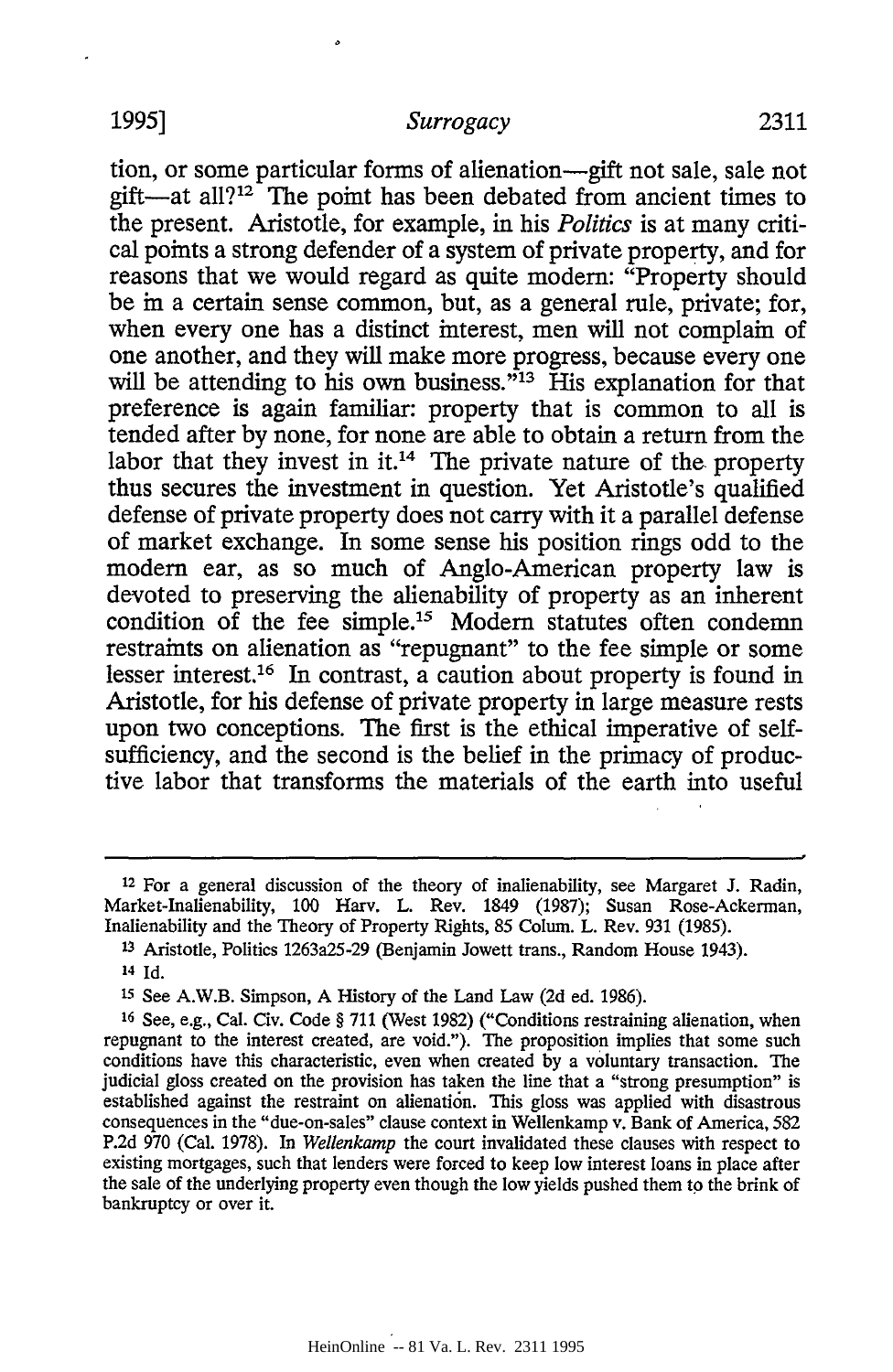objects. In this world, market exchanges offend both these values, which leads Aristotle to condemn them as "unnatural" acts.<sup>17</sup>

Aristotle's point of view shows that it is quite possible to regard rights of exchange as fully separable from rights of possession and use. To use the modem phrase, the alienability of property seems to be a contestable concept. But why should a separation between possession and use on the one side, and alienation on the other side, take place? Aristotle's conception is again suggestive of the problem: he sees that in market exchanges each side "exploits" the weaknesses of the other. It is as though both parties become worse off, and are degraded by the exchange.

Within a moral framework, his point is that there are some exchanges that could be regarded as pandering, corrupt or degenerate, even though both sides regard themselves as better off as a result of the transaction in question. Few would dispute this conclusion. But Aristotle's condemnation of the retail trade goes far beyond settings where admission is charged to enter peep shows, for it covers the exchange of all goods and services. Aristotle, and the modem critics of exchange, pose two critical questions. The first asks, in which direction should the presumption lie? Do we set the presumption in favor of exchange or against it? Do we, in other words, believe that exchange promotes human welfare or that it degrades human dignity? The second question is, what should be done with the insight that at least some exchanges do not meet our highest collective moral instincts? Aristotle himself was free and easy with the condemnation "unnatural" for a huge range of individual actions, and he did not trouble himself much with deciding whether the proper response to these unnatural acts

Id. at 1258a40-1258b8.

**<sup>17</sup>**For a general discussion of market transactions, see Aristotle, Politics, supra note 13, .at 1256b40-1258b8. The passage ends as follows:

There are two sorts of wealth-getting, as I have said; one is a part of household management, the other is retail trade: the former necessary and honourable, while that which consists in exchange is justly censured; for it is unnatural, and a mode by which men gain from one another. The most hated sort, and with the greatest reason, is usury, which makes a gain out of money itself, and not from the natural object of it. For money was intended to be used in exchange, but not to increase at interest. And this term interest, which means the birth of money from money, is applied to the breeding of money because the offspring resembles the parent. Wherefore of all modes of getting wealth this is the most unnatural.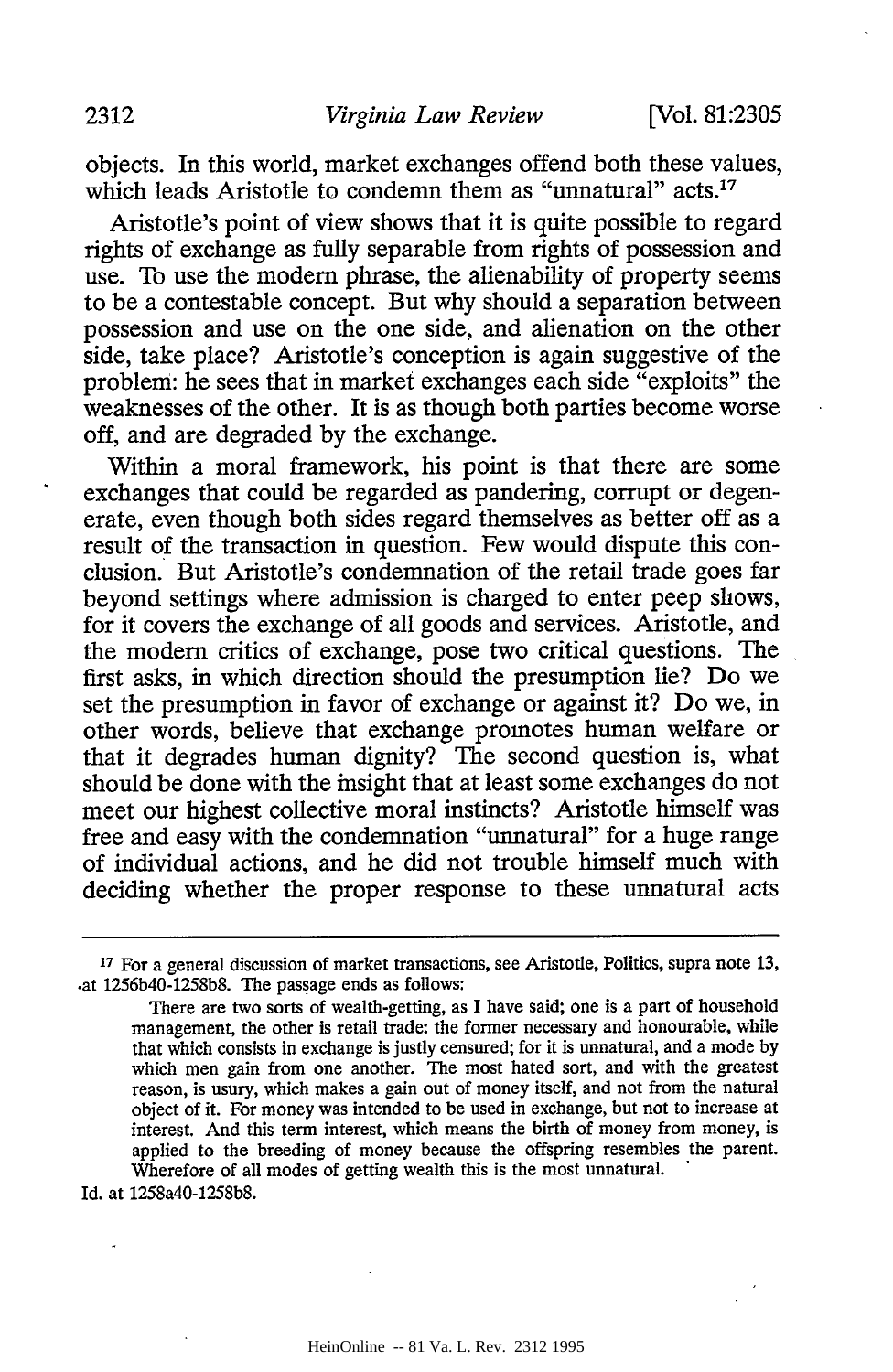should be mere disapproval or legal prohibition and regulation. But it is quite clear that he did not wish to ban all exchanges, for he also has an extensive discussion about the advantages of money (and sale) over barter.<sup>18</sup>

The answers to these two questions do much to shape the overall nature of the general inquiry. As to the first, the safer presumption by far is that people know their own interest well and that contracts usually are mechanisms to achieve mutual gain, not mutual exploitation (or one-sided exploitation). The tradition of subjective value states that each person has and may act on his own conception of the good, and may surrender that which is of less value to him in exchange for something that he values even more. There is no external ruler that will tell individuals whether they have given too much for the things they have acquired in exchange. Where both parties have engaged voluntarily in a transaction, there is the prospect of mutual gain, which is what makes people so eager to seek out contractual opportunities in the first place. Any theory of value that places the entire retail trade at risk does no better a job in explaining the norms of ancient societies than it does in describing our own. Production does not take place in a vacuum, and self-sufficient individuals who seek to do and make everything for themselves end up losing all the benefits from the division of labor. Ironically, therefore, they embark upon a course of action that usually requires healthy subsidies from others to maintain their "self-sufficient" ways of life. The strong presumption therefore should be set in favor of voluntary exchange, even as we recognize that some transactions count as mutually voluntary yet also mutually degrading. The traditional "morals" head of the police power captures that view on, for example, such issues as prostitution.<sup>19</sup> Yet in the grand scheme of things a prohibition on voluntary exchange for these moral reasons should be narrowly circumscribed.

An inquiry into their legality, however, does not exhaust the full range of responses to activities that meet with moral disapproval. It is still possible to speak out against transactions that one would

**<sup>18</sup>**Id. at 1257a5-42.

**<sup>19</sup>**For an account of the "morals" head of the police power, see Ernst Freund, The Police Power: Public Policy and Constitutional Rights chs. 7-9 (1904).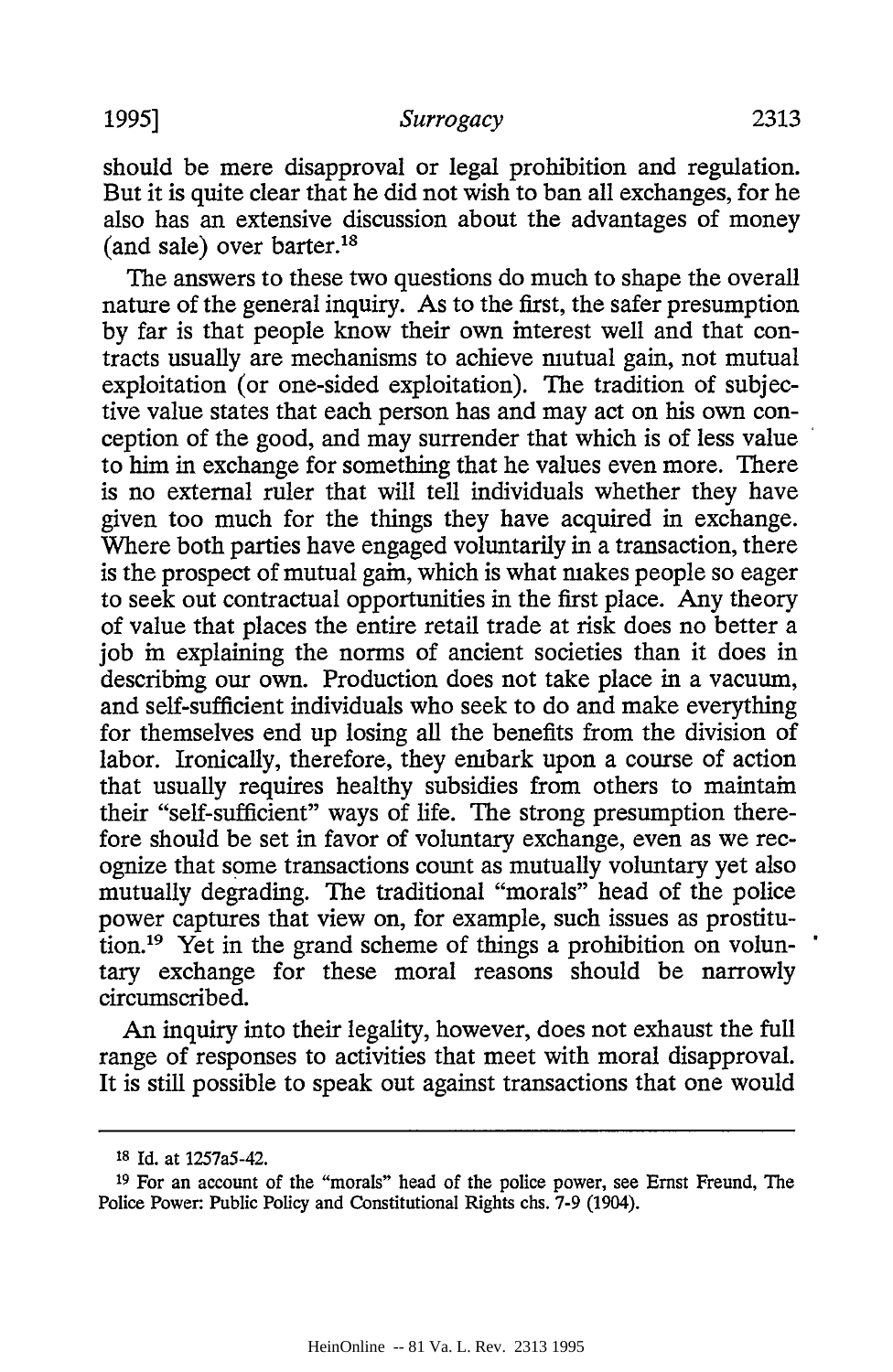not ban. No one should take the position that it is impermissible to urge people to avoid entering into legal transactions. The separation of law and morals is not a reason for regret but rather is an important feature of any free society. We respect the right of individuals to do things that offend others, but we expose them to criticism for doing those things, without imposing legal sanctions for their mistakes. Everyone therefore is at some risk of criticism, but still keeps the power of choice over his own personal affairs.

The basic legal presumption should be set therefore in favor of voluntary exchange. The next question is, what reasons must be advanced *to,* overcome that basic presumption? Here the first source of concern is the process whereby the agreement itself is formed. Thus all legal systems recognize that contracts procured by force, duress, fraud or misrepresentation cannot. be enforced if still executory, and may, under appropriate circumstances, be set aside even after performance. The source of this prohibition seems clear: the mutual gain hypothesis cannot survive when any of these invalidating conditions are present. At the very best, the outcome of the conduct has one winner and one distinct loser. That outcome might (barely) be acceptable under Kaldor-Hicks notions of efficiency if there were reasons to believe that the size of the gains dwarfed the size of the losses.<sup>20</sup> But it is wholly indefensible when the size of the loss exceeds the size of the gain. In practice we may not know for any tainted transaction the relative magnitudes of gains and losses.<sup>21</sup> But we do know this: in those cases where the gain to the winner exceeds the costs to the loser, a voluntary transaction without the taint can usually be arranged, so that both sides are indeed better off. Yet the parties could not formulate any successful voluntary transaction where total losses exceed total gains: there is just not enough that the winner could pay the loser and still

**<sup>20</sup>**Under Kaldor-Hicks efficiency the winners receive enough so that they could compensate the losers, even if in fact they do not do so. See Richard A. Posner, Economic Analysis of Law 12-16 (4th ed. 1992).

<sup>21</sup>In other cases we are confident about the needed information on relative value. The usual case of necessity allows individuals to enter and use the property of another person, for no one wants to contend that the value of a dock in a storm to a drowning man is less than the value to the owner of having it lay vacant. So the law dispenses with the need for consent to enter, but imposes a duty to compensate on the user of the property, so as to return again to the mutual gain condition. See, e.g., Vincent v. Lake Erie Transp. Co., 124 N.W. 221 (Minn. 1910).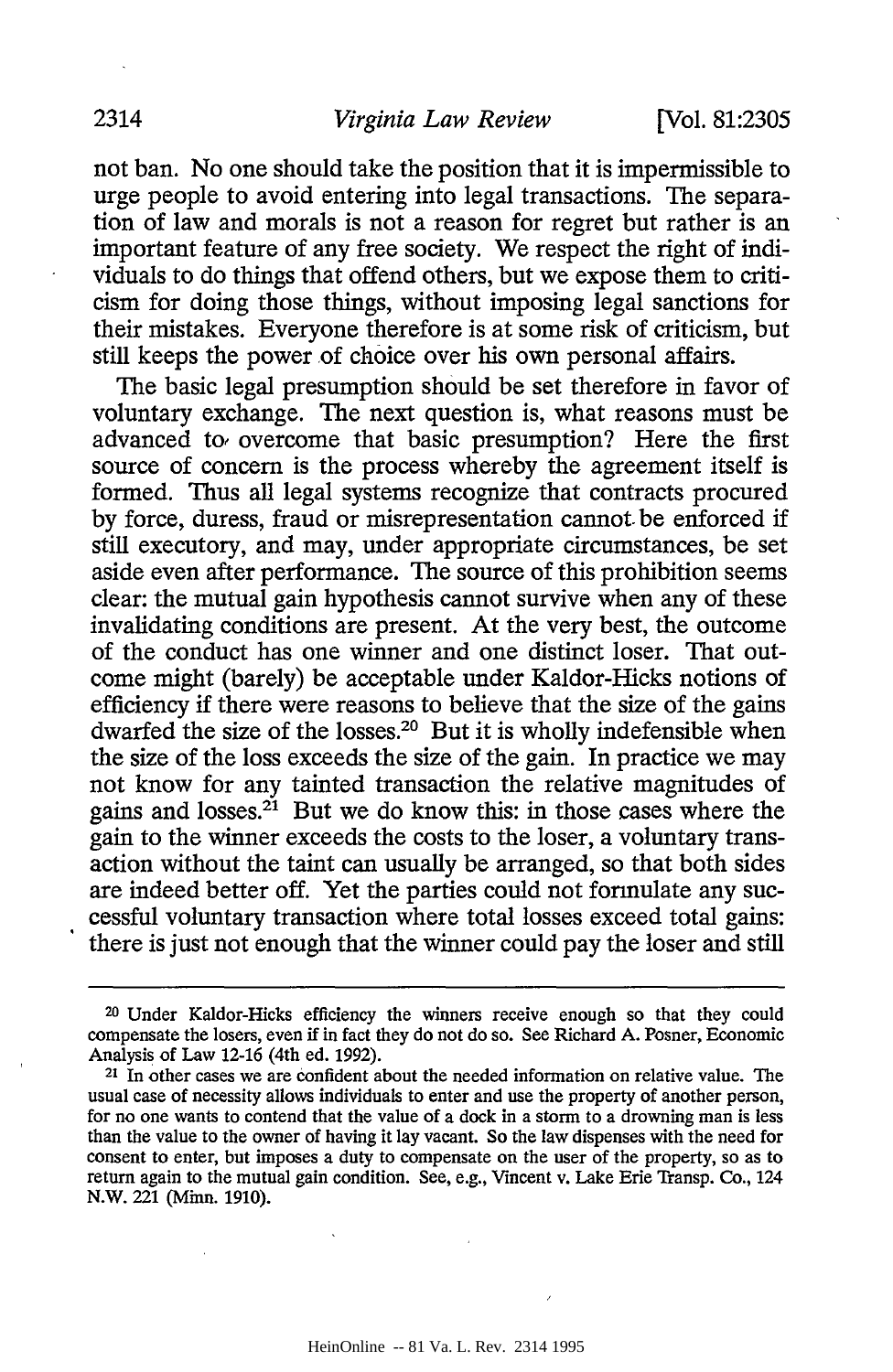gain from the transaction himself. Forcing persons to conduct their affairs in the "right" way therefore *weeds out* those suspect transactions and leaves in place only those transactions that result in net social improvement. Conditions of this sort could, and should, be attached to every voluntary transaction, including those which involve surrogacy or its "kindred" transactions, such as babyselling.

The second constraint on voluntary transactions addresses their effects on third persons. In considering this question of externalities, there is an all-too-common sense today that virtually all externalities will be negative: the persons who are not parties to voluntary transactions will necessarily be hurt by them. Assuming for the moment-but only for the moment-that this is true, then the following dilemma is posed: the external losses could be either greater or lesser than the gains to the contracting parties. Yet typically the ability to enter into a voluntary transaction with these third parties is highly limited because it is so difficult to identify them, much less to figure out appropriate levels of compensation. As a rough rule of thumb, the legal response should be to ban or restructure those transactions whose negative third-party consequences outweigh the gains to the transacting parties. Once again gains and losses are measured by a compensation criterion: could the contracting parties buy out all the parties who suffer negative externalities and still have some gain left over for themselves to share? Stated in this unrestricted form, the vaunted institution of voluntary exchange seems to hang by a fingernail. After all, there are millions of persons who could be hurt by any transaction to which they are not parties; yet there are only two, or at least very few, parties to that transaction who gain from it. Any comparison of transactional gains to negative externalities alone, therefore, heavily biases the inquiry against contractual validity. Clearly something is amiss if external losses dwarf contractual gains.

The missing piece of the puzzle is that many transactions routinely generate *positive* externalities that have to be added into the social ledger as well. Thus in the simple case in which A and B are able to increase their wealth and utility by voluntary exchange, they offer more opportunities for third persons to sell their services or their wares, more opportunities for third persons to raise funds for charitable purposes. In practice the working assumption should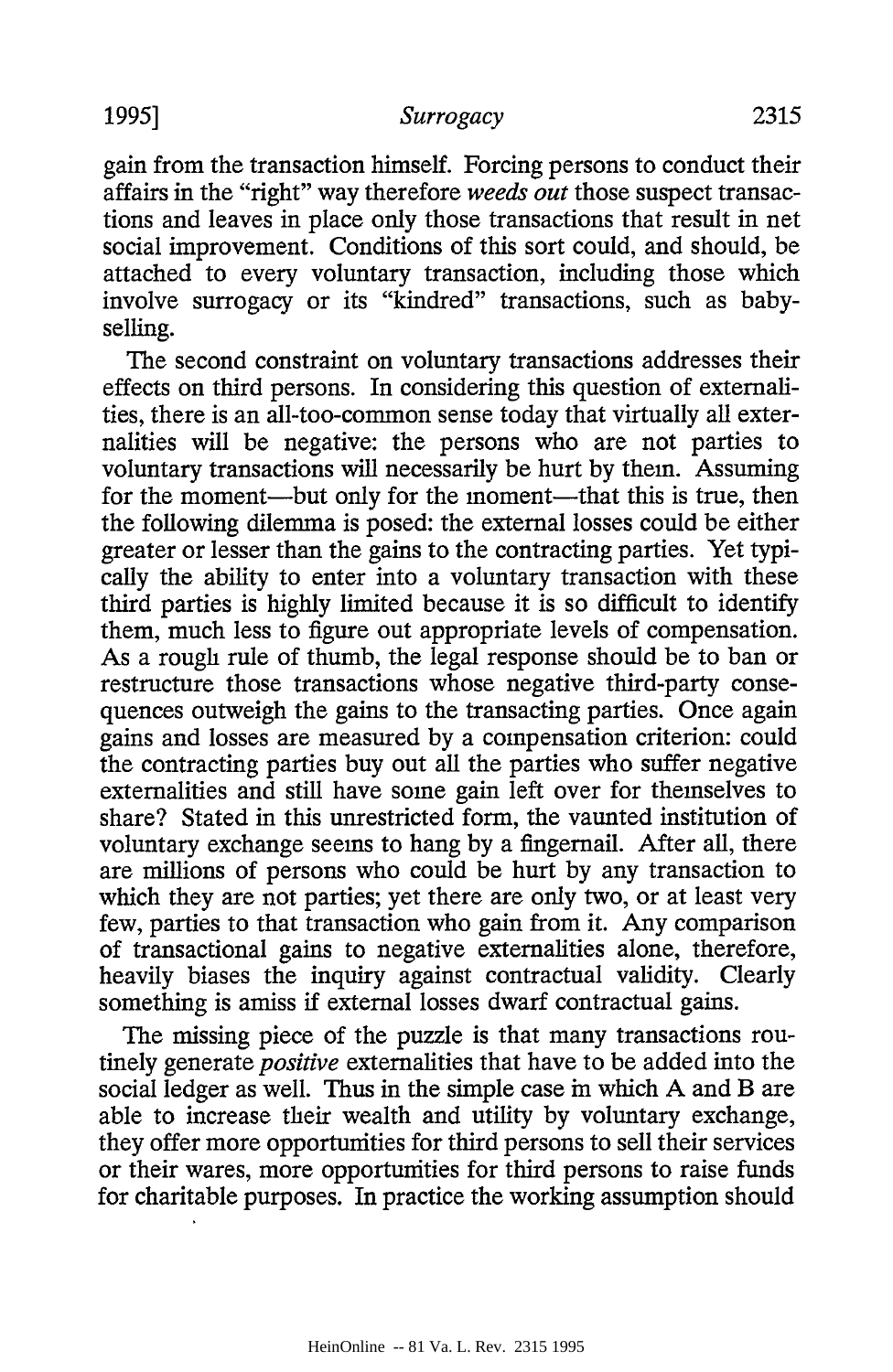be set in favor of voluntary exchange: the increased satisfaction of the parties creates an excess of positive over negative externalities, such that some clear showing of large negative externalities is needed to defeat a voluntary transaction. That burden is not impossible to meet: contracts to murder third persons, and even contracts in restraint of trade, have *systematic* negative effects on third parties. Do any negative externalities from surrogacy contracts reach that level, or even come close to it?

Finally, contractual regimes may be insufficient to provide for the public goods-roads, defense, courts-required in any wellordered society. Here is not the place to recite the usual litany of holdout problems, coordination games and prisoner's dilemmas. All those complications arise only in cases where private parties are *unable* to enter into the contracts needed to achieve their ends. To overcome these difficulties, the well-ordered state taxes all to benefit all, ideally in equal proportion. But neither surrogacy nor baby-selling raise any coordination problems worth speaking about. These transactions, which involve a small number of parties, can be facilitated by a group of eager intermediaries. The transactions *do* take place, even in a hostile environment. Surely their pace would increase in a more hospitable legal environment. The key challenges to a contractual regime therefore are restricted to the first two points: the risks these contracts hold as between the contracting parties, and their external effects (positive and negative) on third parties. It is to those issues that we now turn in the specific context of surrogacy contracts.

#### *A. Transactions as Between the Parties*

The initial question is how large do risks of transactional breakdown loom as between the parties? My own conclusion is that these problems do not offer any serious argument for the prohibition or regulation of surrogacy arrangements. Of course, surrogacy contracts differ from contracts for the sale of fine wine or fast cars. Surrogacy involves the creation of a new human being with claims against his parents. That insight, however, is hardly lost on the parties to a surrogate transaction, who are alert to the ensuing complications right off the bat. This knowledge, moreover, shapes the practices that lead up to the formation of a surrogacy contract in ways that reduce the risk of transactional breakdown. In ordinary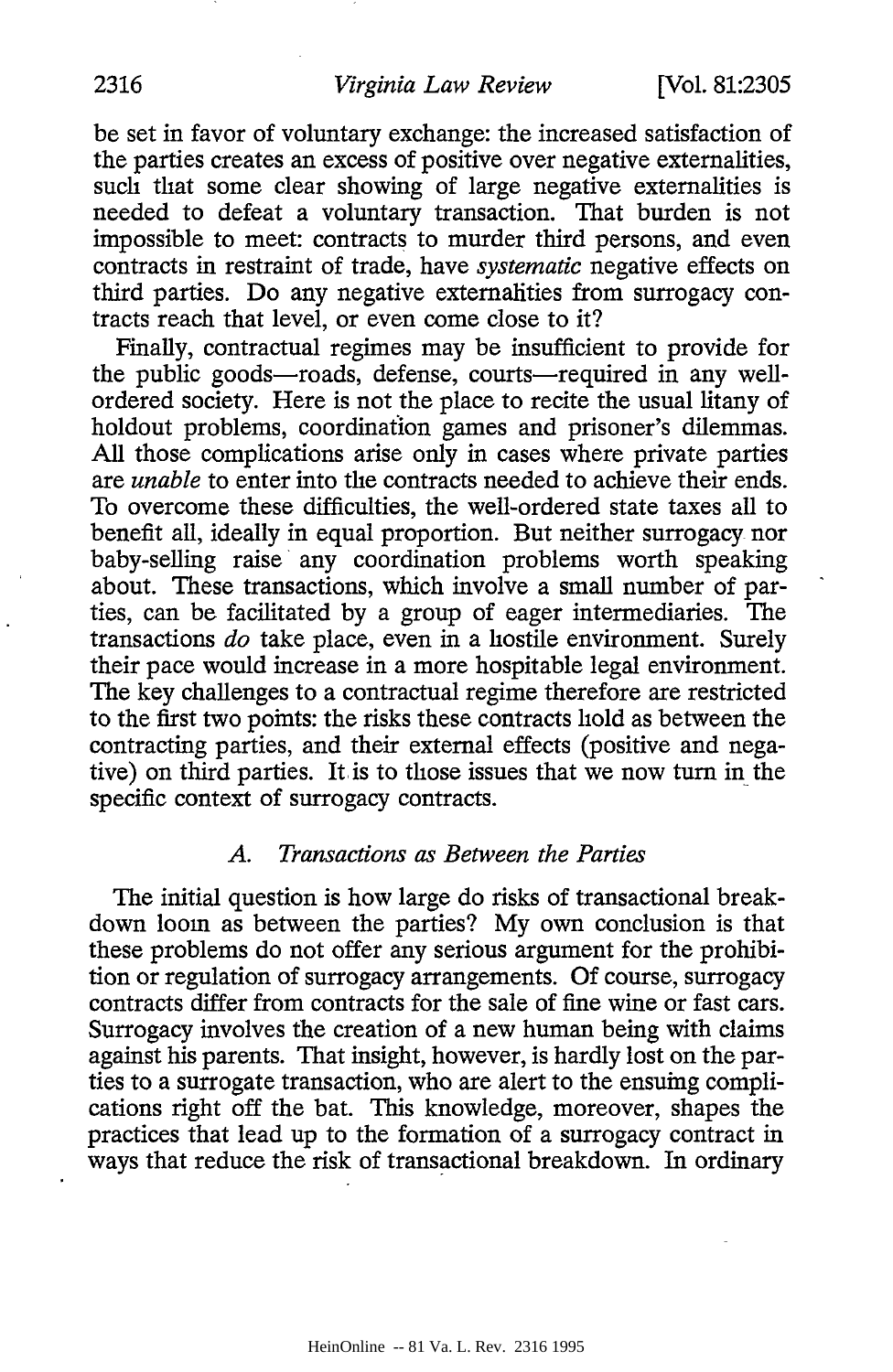markets, the seller of a commodity is usually willing to sell the goods to the first person who can pay for them. Go to any checkout line in America, and see if the cashier cross-examines the buyer on his qualifications to cook a pound of meat or assemble a lawn sprinkler. The only relevant question is, cash, check or credit card?

No surrogacy contract takes such a casual form. In the first place, the sharp opposition between buyer and seller is blurred in the surrogacy context. Of course the cash payment goes from the father (and his spouse) to the surrogate. But his sperm, and with it his obligations of parenthood, go with it. The purchased "product" does not appear in a cellophane wrapping or a tin can; all parties have a deep concern about the health and well-being of the baby who will be born from this contract. That concern translates into a careful and extensive selection process to find those women who are most likely to be able to deliver a healthy baby at term. Similarly, potential surrogate mothers, like parents placing infants for adoption, want to select suitable parents for the babies to whom they give birth. It is very clear that no sane couple would entrust their surrogacy arrangement to a woman who has a history of alcohol and drug abuse, who has nagging health problems, who is unable to care for herself in relative comfort, or who has already experienced complications in delivering her own children.

The acquiring couple therefore have an intimate interest in the condition and conduct of the surrogate mother, which leads to the most important maxim about partnerships and other forms of relational contracts. The most important decision is with *whom* the contract is made: specific terms are critical but they occupy a subordinate role insofar as they are designed to see that midcourse regrets do not send the arrangement off the rails.<sup>22</sup> That focus on selection, moreover, helps protect against diffuse concerns of exploitation and advantage that could lead to fraud and other forms of sharp practice. The last thing that an acquiring couple wants is a surrogate whose misbehavior could harm the child. Their interest is in choosing a woman able to fend for herself. It is not in their interest to find a woman whom they can exploit. That vested interest in the health and the welfare of the surrogate mother in turn helps protect against the manifold forms of con-

<sup>22</sup> See infra Part IV.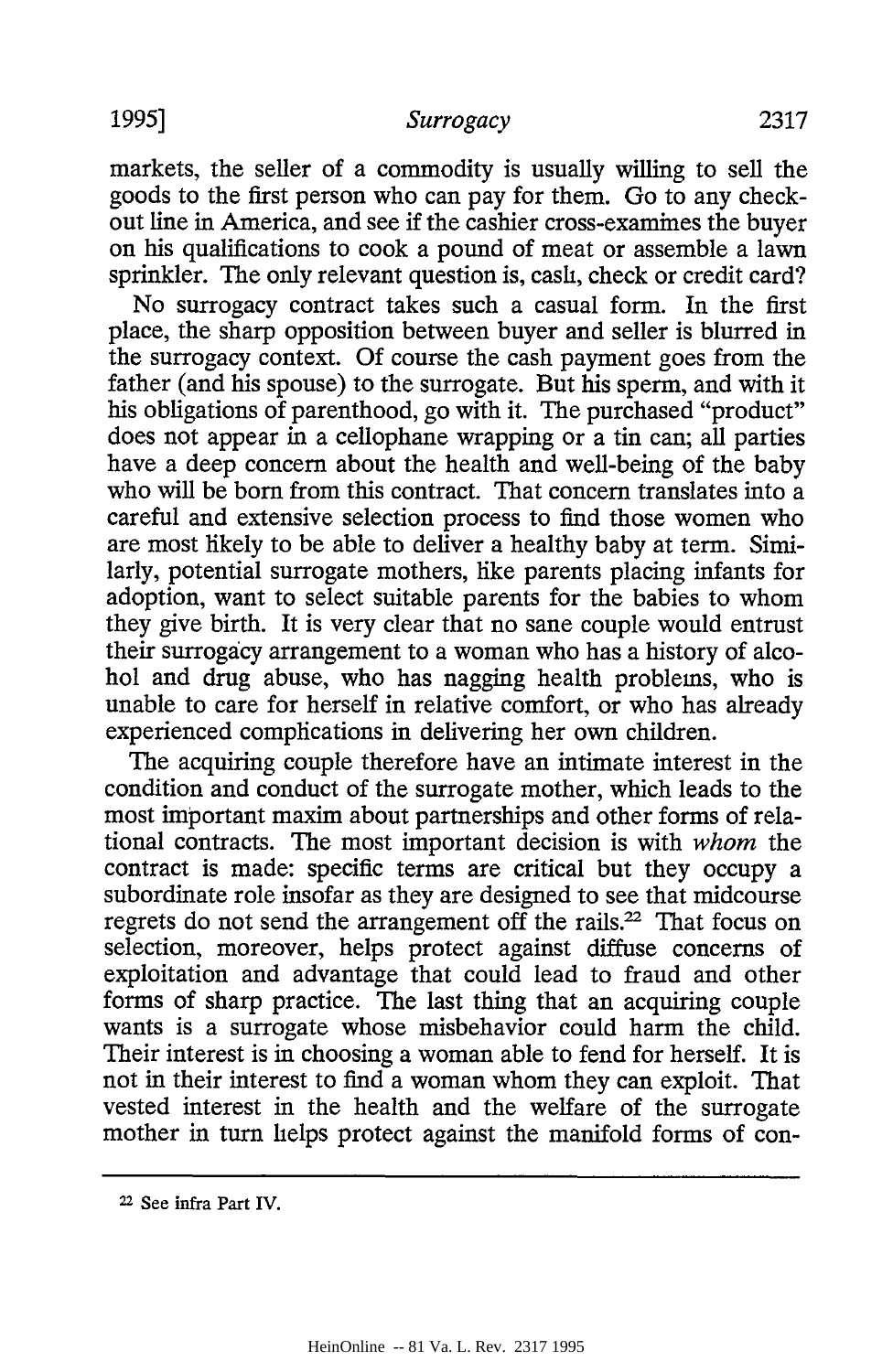tracting abuse. In the event that some abuse does take place, all the standard legal remedies for fraud and misrepresentation are available to the surrogate mother as a matter of course.

Knowledge of those risks again influences the way in which the process is carried out. No matter what the background legal rule, no one will (as no one has) believe that caveat emptor is the appropriate rule for surrogacy contracts. Instead, wholly without regulation, the norms of disclosure dominate. The terms and conditions of the relationship can be fully explained; independent counselors and advisers can be brought in to explain the situation to the potential surrogate. Many women choose to become surrogate mothers on more than one occasion, while those who are first-time surrogates can be encouraged to speak to other women who have gone through the experience before they sign on the dotted line. The need for these precautions, or at least some of them, should be quite apparent to contracting parties, making it quite dangerous to pile on additional restrictions, whose major purpose is typically to stymie the transaction under the guise of supplying full information to the potential surrogate.

The common concerns about exploitation of the surrogate mother are then effectively countered by the social institutions and legal doctrines that surround these transactions. We cannot even appeal to the misgnided picture of the giant corporation working mischief on the hapless consumer. It is therefore not surprising to see the opposition to surrogate motherhood coalesce around other issues. Quite commonly the debate hones in on the question of status: the mere fact that the woman chooses to enter into such a contract shows that she occupies a subordinate sphere and has allowed herself to become debased, or at least exploited, by the biological father, and perhaps his wife as well.

Once again, however, a bit of perspective is required. Suppose that one takes the Aristotelian view and believes, first, that certain voluntary exchanges are inconsistent with the "natural desires" of the parties, and, second, that the state should intervene to prevent these transactions from taking place. What kinds of transactions might conceivably fall within that class? From an Aristotelian point of view the cardinal virtue would be moderation, so that transactions that smack of various forms of excess-gluttony, cruelty, indiscriminate sexual dalliances—might all be condemned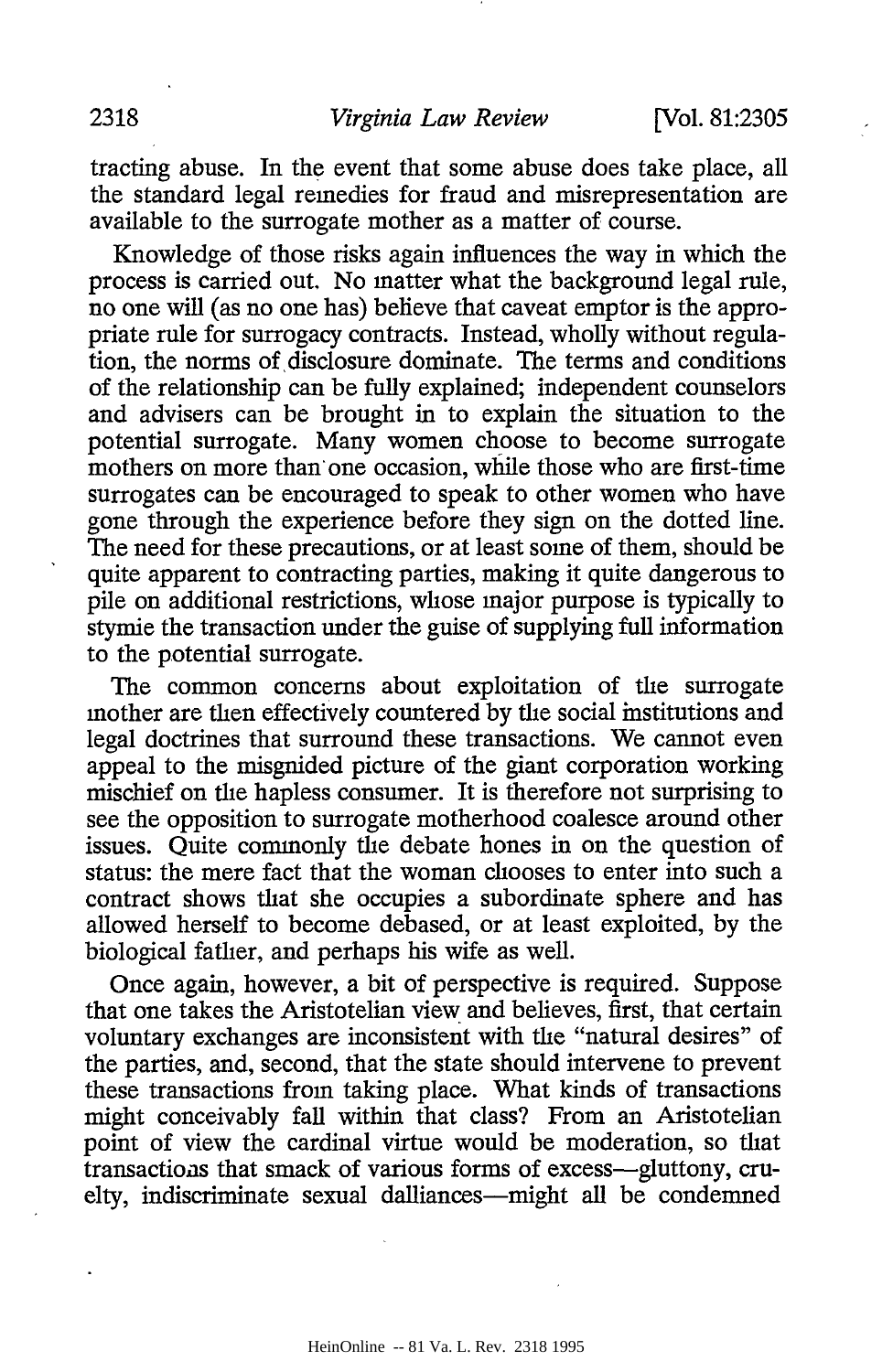under such a standard. Prostitution also might easily be condemned on such a view.

But surrogate mother contracts? Here it takes little imagination to realize that these contracts are not born of momentary excesses or transient and base desires. No one thinks that surrogate arrangements are a first choice. They are a desperate last hope, often for couples who have tried for years to conceive without success, often taking Progesterone and Provera in order to stimulate ovulation (which carries with it the risk of multiple pregnancy and a host of unpleasant side effects). Other women have had multiple miscarriages during pregnancy. Still other women have endured multiple operations to eliminate endometriosis or to unblock Fallopian tubes, only to fail to conceive after spending thousands of dollars. As Richard Arneson has written, none of the many writers who attack the legitimacy of surrogate mother contracts show the slightest empathy for the plight of the woman who wants her husband to participate in a surrogate relationship.<sup>23</sup> Yet once any weight is given to the sense of frustration and quiet desperation that drives couples to a surrogacy decision, how could one condemn the transaction on the ground that it glorifies base instincts and practices?

Nor can one condemn surrogacy transactions by looking at the position of the surrogate. As Lori Andrews and others have pointed out, the motivations for becoming a surrogate mother are many and diverse.<sup>24</sup> In some cases it is a straightforward calculation that the income received from the process justifies the emotional sacrifices that are necessarily required. In other cases the motivations are mixed. Some money is accepted by a surrogate who empathizes with the plight of the married couple with whom she has contracted. The context may be novel but the set of mixed motivations is familiar. At some level it is akin to the motivation of the man who sells his \$2000 car to the couple next door for half

**<sup>23</sup>**See Arneson, supra note **10,** at 145-48.

<sup>&</sup>lt;sup>24</sup> See Lori Andrews, Between Strangers: Surrogate Mothers, Expectant Fathers, & Brave New Babies 68-73 (1989); Lori B. Andrews, Surrogate Motherhood: The Challenge for Feminists, 16 Law Med. & Health Care 72, 76 (1988). Professor Andrews makes the same point with great power in her comments on my paper. See Lori B. Andrews, Beyond Doctrinal Boundaries: A Legal Framework for Surrogate Motherhood, 81 Va. L. Rev. 2343, 2353-54 (1995).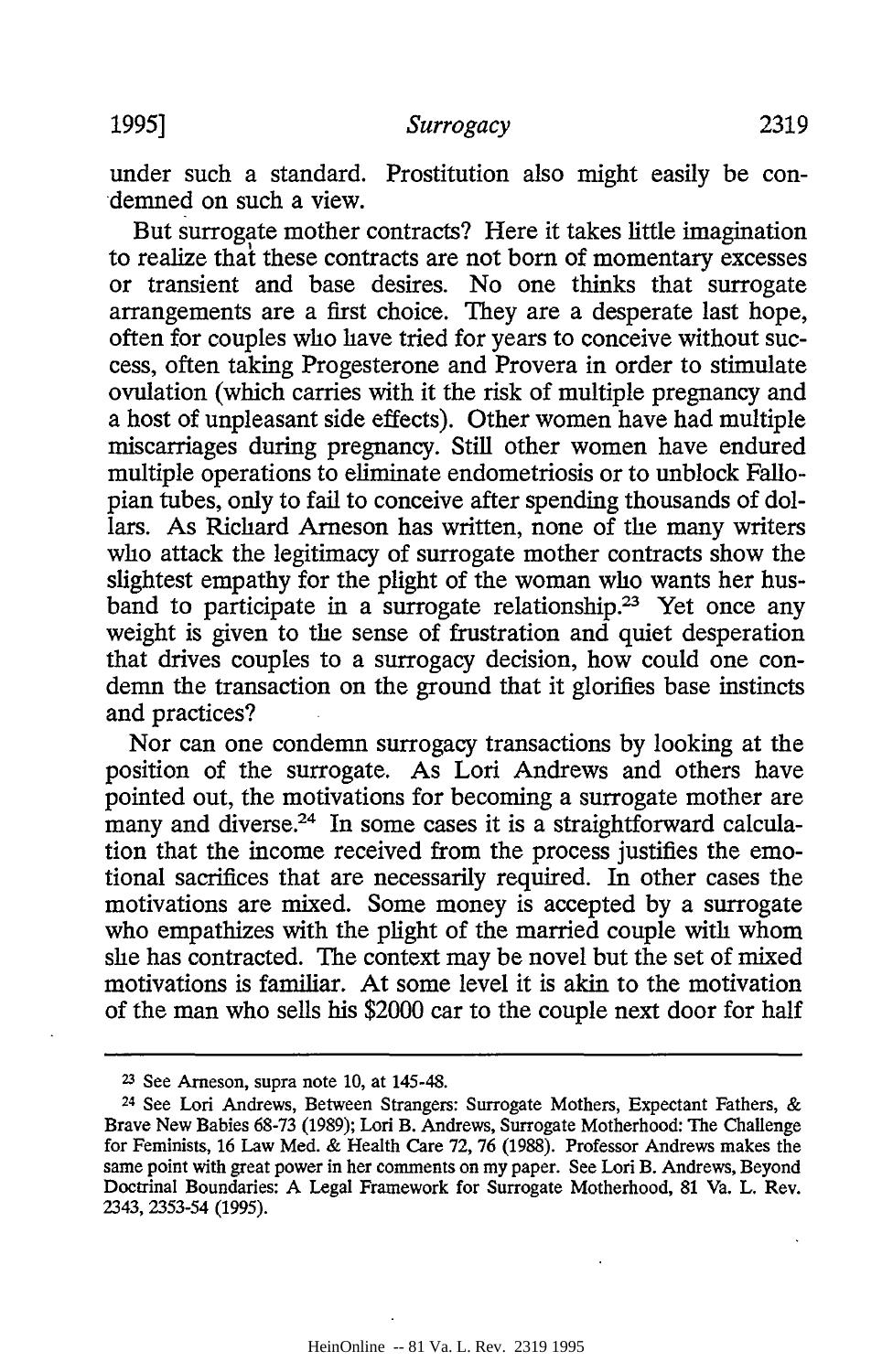price to help them out in a rough patch. There is little sense of exploitation and a clear recognition of what is done and why it is done. Once again the surrogate should be praised for her actions, not condemned by those who disagree with her motives. The same narrative tradition which normally cautions us to understand transactions before condemning them surely applies to this case if it applies to any. Those women who choose to become surrogates do not need our protection against their own weaknesses of judgment or will.

#### *B. External Effects*

At this point, the inquiry switches to the second line of attack: may these transactions be invalidated because they produce adverse effects on third parties? The examples of contracts to kill third persons and contracts to rig bids show that this class of cases is not empty. The issue is whether the surrogacy contract falls within its scope. Here there is little or no concern about market structure or monopoly power, so there is no reason to worry about monopoly. The point of departure therefore is the contract to kill or maim a third person. The question is whether the adverse impact, if any, on the unborn child should be treated as falling in a same or similar class of cases.

Simply to state the comparison is to show its extravagance. The main point goes to the direction of the anticipated effect. How many people enter into surrogacy contracts in order to hurt the newly conceived child? If anything, exactly the opposite is to be expected. The people who have struggled so hard to conceive their own child are probably the best candidates to be good parents and not the worst. It hardly seems likely that a couple that endured so much grief to have its own child would embark on a course of abuse and neglect with a surrogate child. Elizabeth Anderson claims that the first obligation of a parent is unconditional love of a child.<sup>25</sup> Would that all parents showed that to their own children.

<sup>2</sup>s Anderson, supra note 7, at 170 ("The most fundamental obligation of parents to their children is to love them. Children are not to be used or manipulated by their parents for personal advantage."). But there can be as much, or as little, love of a child from surrogacy as a child from adoption or foster care. It is one thing to believe that parents must take into account the interests of their child, but quite inconceivable to think that they must always neglect their own. Parents differ from ordinary trustees in that they are allowed to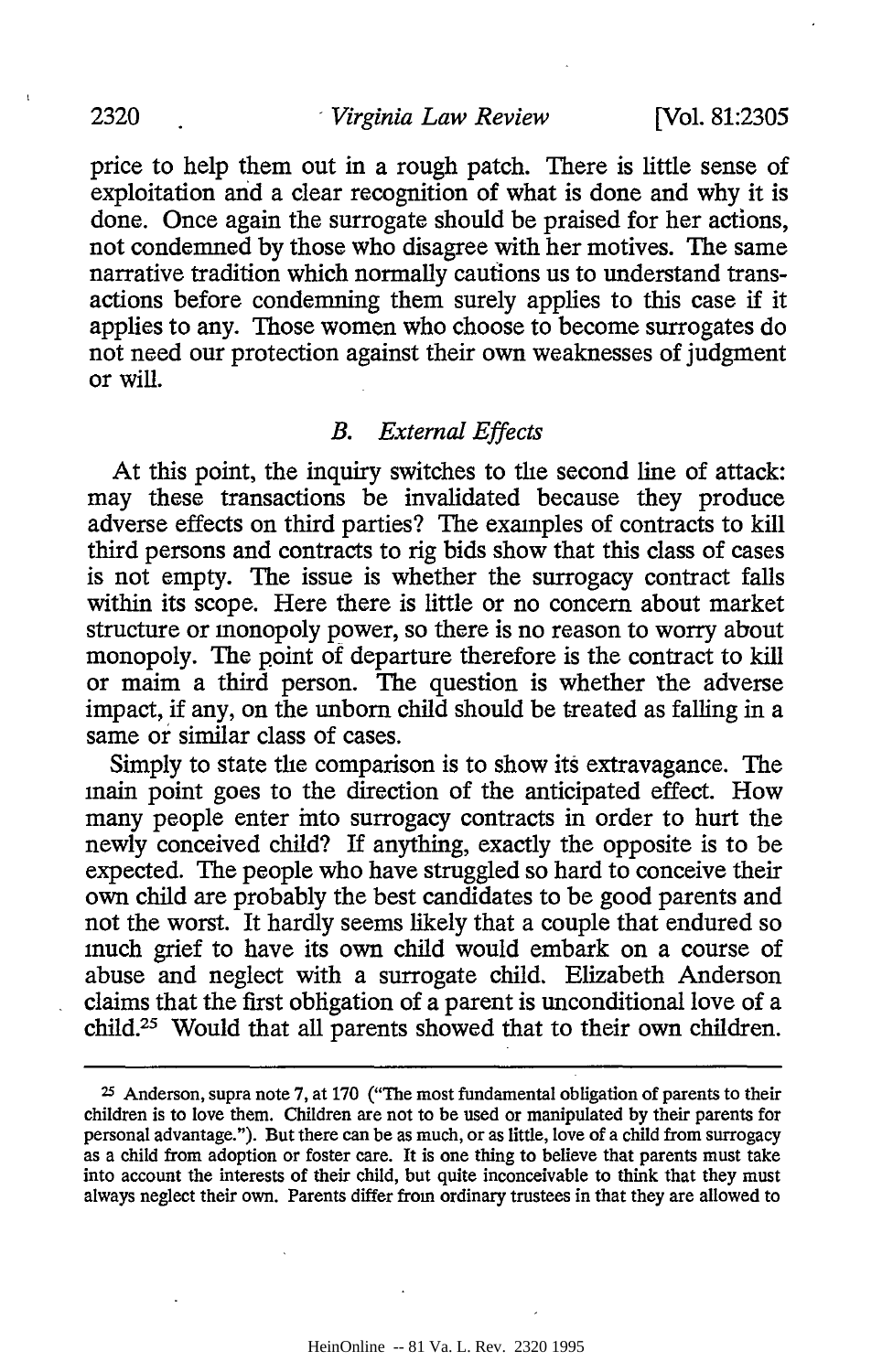But is there any reason to think that parents by surrogacy would not love the children whom they obtain by this arrangement? Of course the risks here are not zero, and one should not assume that this is the case. But by the same token the appropriate baseline for an unacceptable risk of harm to the child is not zero. After all, children conceived by normal means often run a far greater risk of abuse. There is surely a risk of abuse even in apparently stable families. The risk is greater for children born of troubled marriages that end in divorce, and still greater for illegitimate children, especially if the mother's new boyfriend moves in.26 In these cases, we do not think that the risk of harm to children constitutes a powerful reason to license, limit, or ban procreation: it seems hard to believe that these concerns rise to this level in a surrogacy context.

Let us assume for the moment, however, that some risk of abuse remains. Even so, prohibition is not the remedy that fits the offense. The prohibition of surrogacy contracts operates ex ante, and falls upon innocent and guilty alike, making no effort to weed out high-risk surrogacy situations while allowing good ones to survive.<sup>27</sup> At the very least the law should seek to find a filter that would accomplish the needed separation. I have little or no confidence in the states' ability to screen those couples seeking parental rights either by adoption or surrogacy. The process surely would

**<sup>27</sup>**Thus one thinks of the unmarried man who entered into a surrogacy contract only to kill the child after assuming parental obligations. See Tamar Lewin, Man Accused of Killing Son Borne by a Surrogate Mother, N.Y. Times, Jan. 19, 1995, at A16.

take into account their own interests just as they must take into account the interests of their children. There is a level of built-in conflict that is just not present in routine financial situations. For a somewhat different view of the trustee/parent comparison, see Elizabeth S. Scott & Robert E. Scott, Parents as Fiduciaries, 81 Va. L. Rev. 2401 (1995).

**<sup>26</sup>**No great research is needed to support these points. But here are two items picked up from a casual search of the Sunday newspapers: "A 10-year-old South Side boy was in critical condition Saturday after being set afire, allegedly by his mother's boyfriend, who police said was upset because he believed the child had stolen about \$20 worth of food stamps." Teresa Puente, Boy Set Afire Over Missing Food Stamps, Chi. Trib., Mar. 26, 1995, § 2, at 1.

And more generally, a letter to the New York Times by Esther Wattenberg, a professor in the School of Social Work at the University of Minnesota, noted that it is false to assume that children are taken away from their parents "only because they are poor." Indeed, the "blunt truth is that even with these hazardous situations [parental alcoholism, drug addiction, and other disabilities] for children, only a small portion, where 'imminent harm' can be demonstrated, are accepted for investigation and possibly for services." Esther Wattenberg, Child Welfare System, Under Fire, Staggers On, N.Y. Tmes, Mar. 26, 1995, § 4, at 14.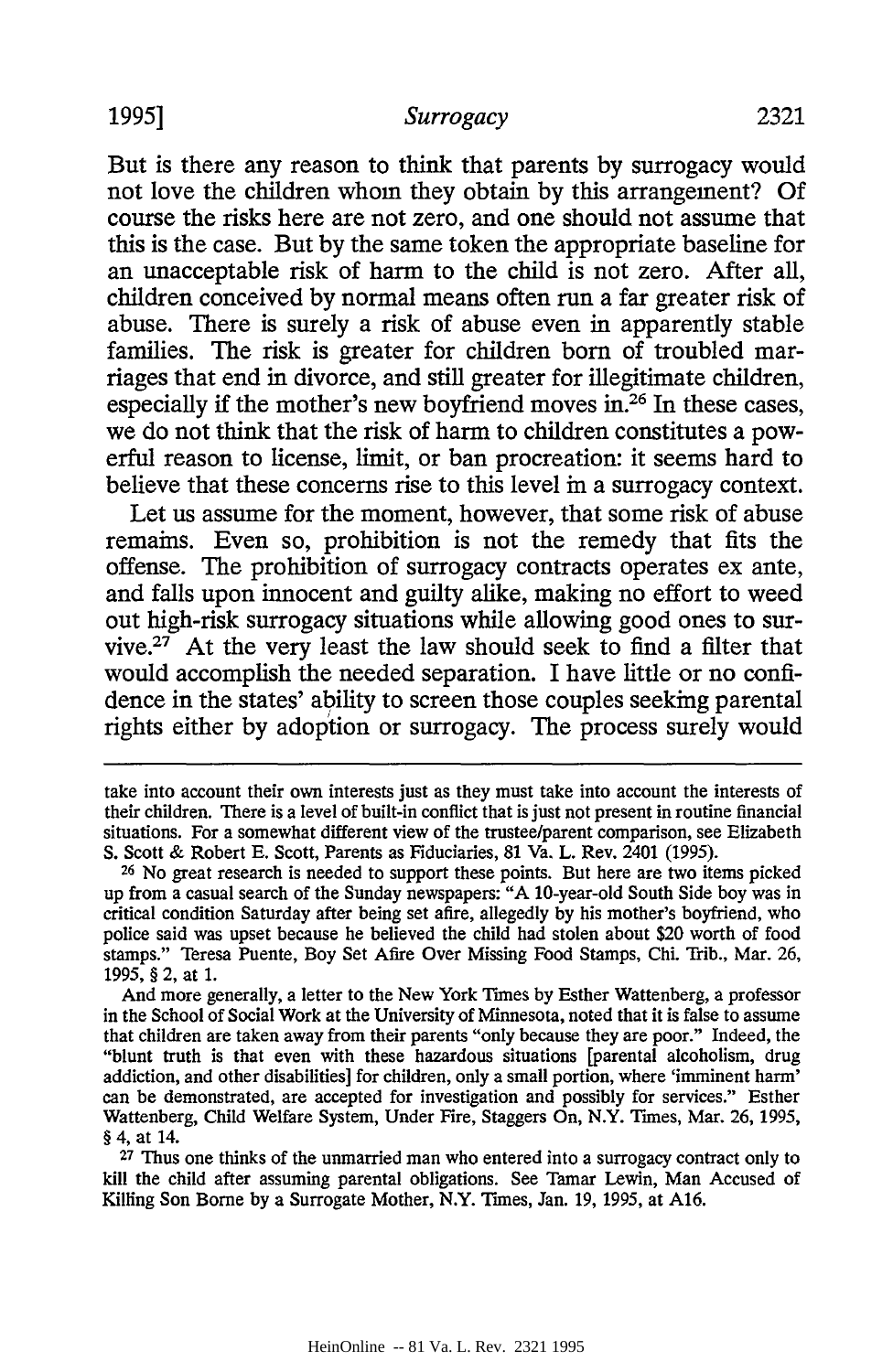be as intrusive and unreliable as the stringent requirements and prying interrogatories that are routinely imposed by state agencies that supervise adoption and foster care. Moreover, the remedies for abuse and neglect after the fact remain, just as they do for other children, where they can exercise a deterrent effect that is no smaller than it is for other parents. More importantly, perhaps, the availability of these contracts underscores the point that the surrogacy contract is *not* the sale of a child, in the sense that a sack of potatoes is sold. The mere existence of a child confers rights against its natural parents; those obligations are retained as a matter of course by the natural father and assumed as part of the adoption process by his wife. It would be grotesque to claim that the child is placed at increased risk by the release of maternal rights by the surrogate or the assumption of these obligations by the adopting mother. The legal obligations to the child survive the surrogacy contract and offer protection that is every bit as strong, and probably less needed, than similar rights against natural parents.

It could, of course, be argued that the introduction of a new child into the family could have effects on other children of the marriage. But again the argument falls far short of what is required to establish the case for a ban, or indeed any anticipatory restrictions, on surrogacy. Many of these same problems arise when a new child is born into a stable family, or when an adoptive or foster child is introduced into a family with other children, either born of the marriage or adopted. In all these countless cases, a little foresight, patience and understanding go much further than a cold or impersonal set of legal rules. These dislocations are likely to be small; and often the interaction with a second child will be a positive experience for the existing children of the marriage. To use this issue as a reason to prevent surrogacy contracts is to grasp at straws. Well-functioning families negotiate greater dislocations year in and year out.

As a variation on this theme, it seems a mistake to suggest, as Ahderson does, that all children will be subject to increased fears that they will be alienated by their parents, and thus cease to be objects of love and affection.<sup>28</sup> Surrogacy contracts only contemplate the transfer of newborn infants, not of older children who

**<sup>28</sup>**Anderson, supra note **7,** at 172.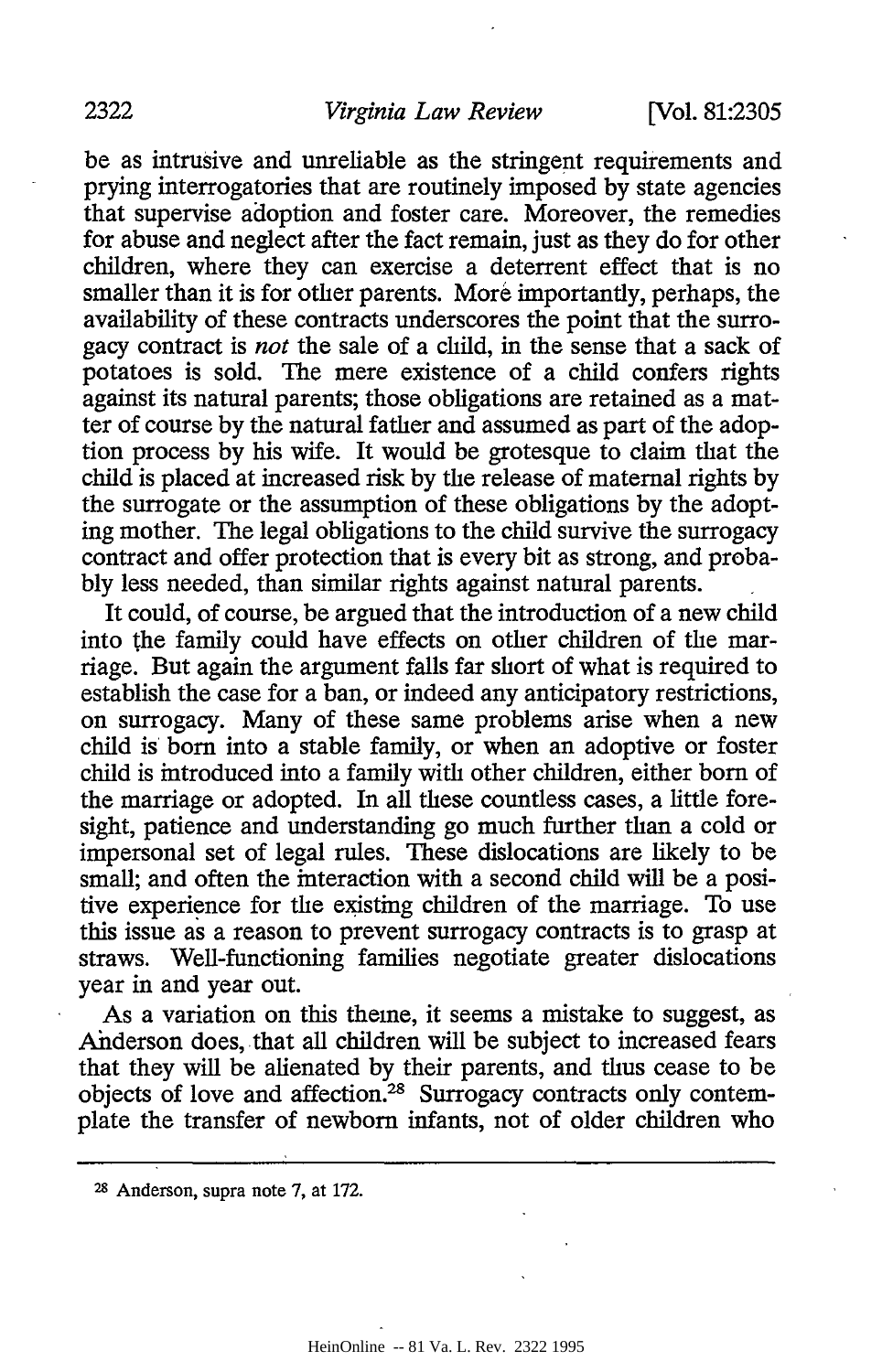have already formed, emotional attachments to their parents. When changes in parental rights or custody of older children are required their preferences have to be taken into account, even if they are not given decisive weight. The same considerations apply when the parents of surrogate children seek to relinquish custody or control. While that situation is of genuine concern, it must be remembered that these transfers can only be made on the same terms and conditions that transfers of one's own children are allowed. At this point, the interests of the child clearly *do* (and should) limit the freedom to assign parental rights and control. Nothing in surrogacy agreements or surrogacy practices undermines that set of expectations.

The second form of externality is different in its scope and dimension. Here the argument is that the surrogacy contract has negative impact on the social status and psychological self-definition of women as a class, and should for that reason be banned and prohibited. But this class of externalities again is entitled to no weight. Indeed there is a great intellectual vice in making any legal rule turn on what might be termed *soft, selective, negative* externalities. A word of explanation seems in order about this mouthful. The first part of the expression is designed to indicate that the externality in question does not fall into the first two categories of external harm: (a) physical injury to person or property, which for these purposes can be defined to include the threat thereof, as in the case of assault or intentional infliction of emotional distress by extreme and outrageous conduct; or (b) economic harm brought on by certain market practices that allow the creation or exploitation of monopoly power. Neither of these durable cases of externality are present. Only the symbolic effects of the transaction can be used to throw doubt on its social desirability.

It is important to note the weaknesses of any position that attaches such great weight to these soft externalities. First, this class of soft externalities is not limited to the negative responses that some persons have toward the practice of paid surrogacy. Externalities, as noted above, come in both positive and negative forms, and soft positive externalities are as important as soft negative ones. It may well be that some academic feminists and their supporters believe that the indirect social effects of surrogate concepts lead to the loss of self-respect to women, the disintegration of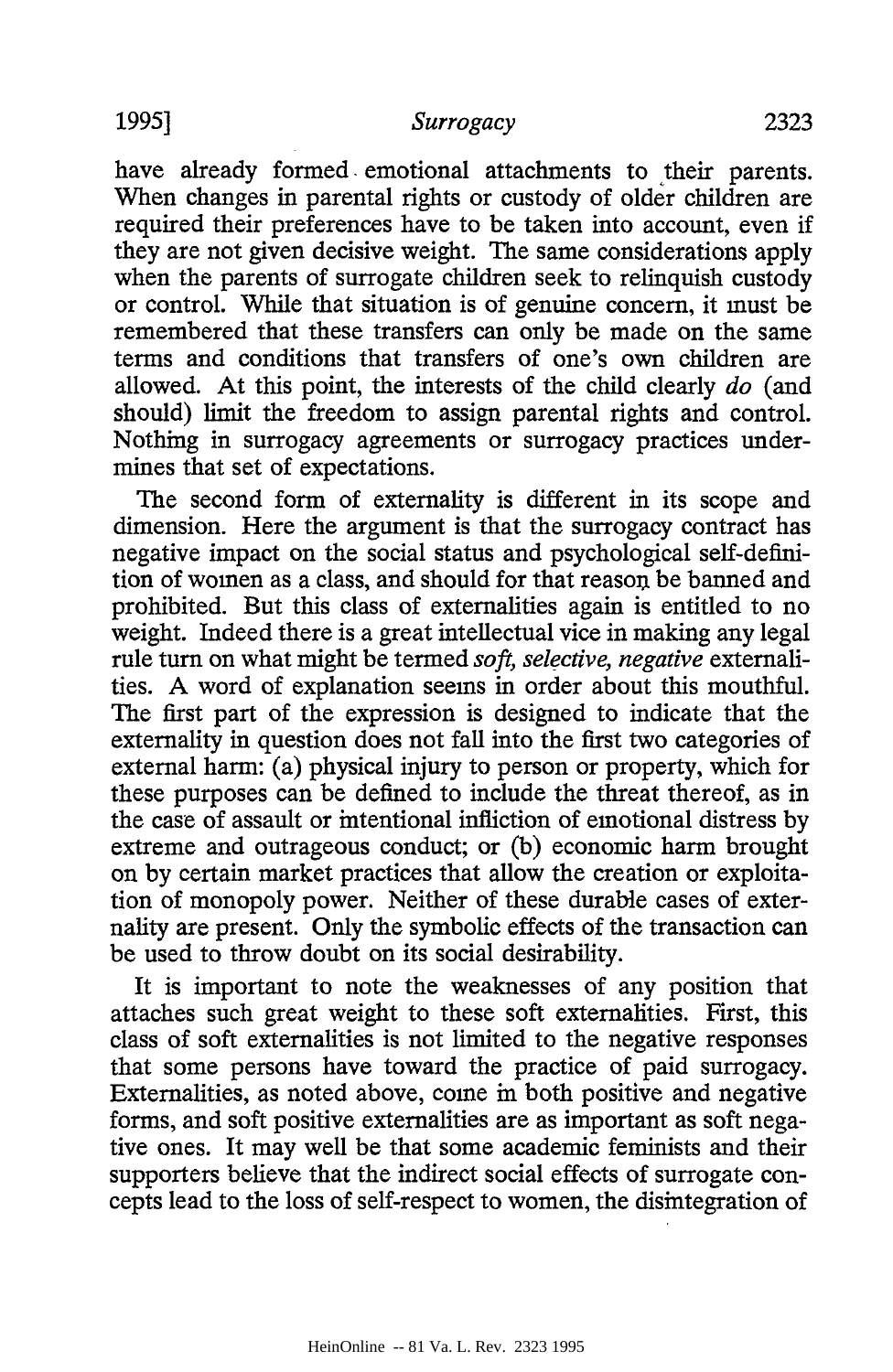the family, and the loss of sensitivity attendant to the commercialization of transactions. But these critics are scarcely a random draw from the population: other women and men might well disagree.

So let me add my own sentiments to the register on the assumption that they count no more, but no less, than anyone else's: surrogacy is an affirmation of family values (which I applaud), and one which allows for the continuation of family ties across the generations. Their commercial aspects are a regrettable but necessary part of transactions that yield enormous nonquantifiable benefits to the biological father and his wife, and to their friends and family who have comforted them during their years of anxiety and distress. The ability of individuals to handle these transactions with sensitivity and discretion is not precluded because money changes hands. Indeed the success of the venture may be aided if the money allows skilled professionals to ease the transition of both sides. I am far from saying that these sentiments should persuade the ardent opponent of surrogacy that the rest of us gain tangibly from allowing these contracts to go forward. But it is a misguided truncation of the social welfare calculation to ignore the positive sentiments that develop around a particular institution because other individuals hold a strong but abstract conviction that the transaction should be banned altogether.

The full sum of these soft externalities may be negative, assum*ing* that the difficult aggregation of sentiments can be made across parties. But I would be loath to use this possible balance of negative sentiments to justify any intervention, given the palpable gains from trade to the parties. Nor are the difficulties in summing preferences confined to the question of surrogacy. There are other areas in family law where controversy abounds. Many people find interracial marriage offensive, yet that is hardly a reason to have anti-miscegenation laws on the books. Likewise same-sex marriages are the source of profound discomfort and opposition. But while individuals who do not believe in the practice need not attend the celebrations, their resentment is hardly a reason to ban the practice.<sup>29</sup> In all these cases we are far better off with one umform principle than with an endless series of ad hoc and case-by-

 $29$  For my own views on same-sex marriages, see Richard A. Epstein, Caste and the Civil Rights Laws: From Jim Crow to Same-Sex Marriages, 92 Mich. L. Rev. 2456 (1994).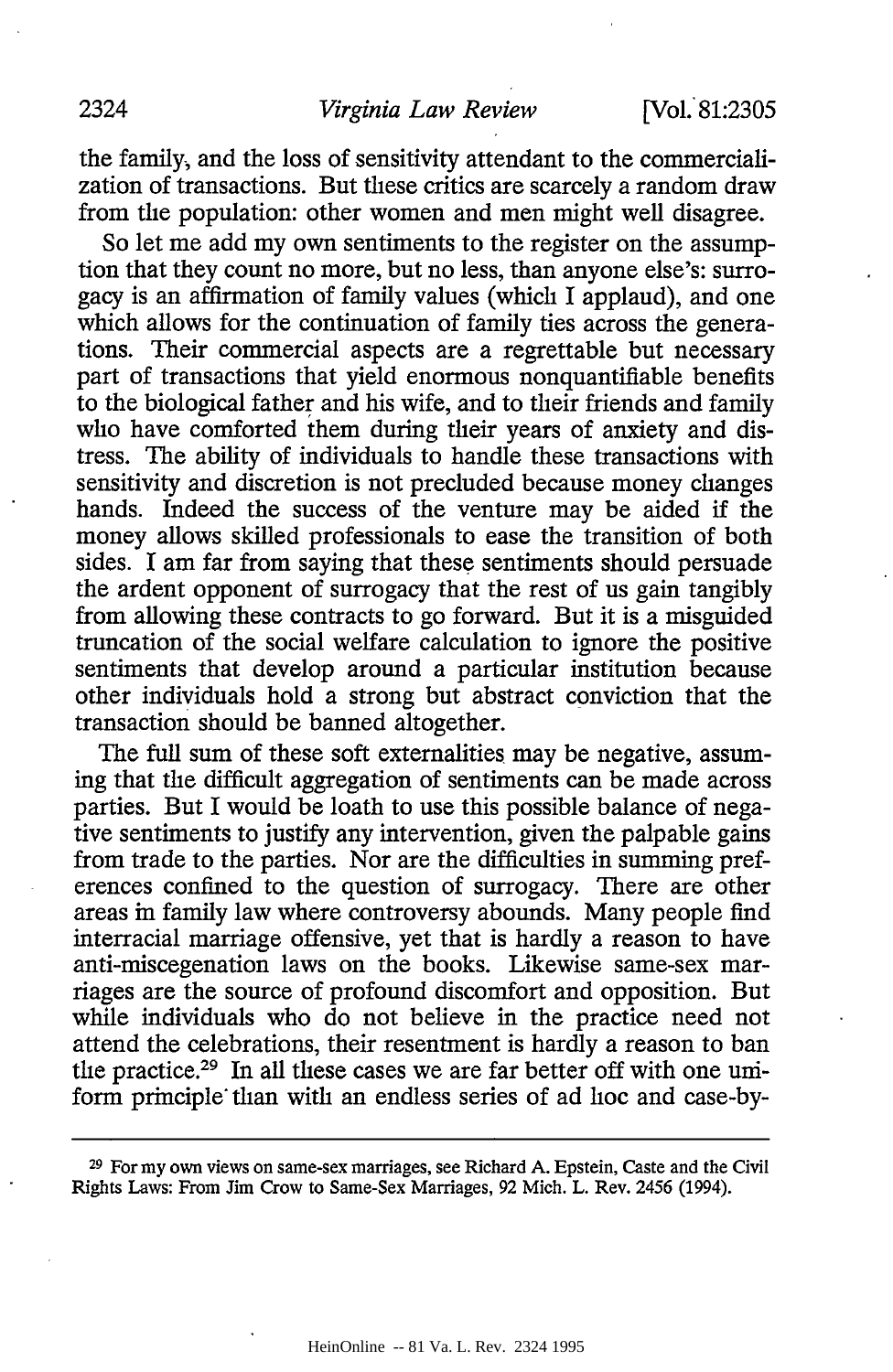case decisions. The proper rule of decision is to ignore the offense that people take at the conduct of others, just as we ignore the positive sentiments that some people have about the actions of others. We should allow the gains to the parties to legitimize the transaction. The selective invocation of some soft external effects is far riskier than ignoring these sentiments on the ground that the opposite points of view largely cancel each other out. John Stuart Mill's classic statement that the sole justification for restricting individual liberty is the prevention of harm to others is wholly gutted if the conception of harm is given a meaning as broad as that supposed in this context.<sup>30</sup> Hard externalities count, and should be assessed on an individualized basis so that the proper mix of remedies, whether by way of damages or injunctions, can be imposed. Soft externalities should always be ignored.

# II. DUBIOUS GROUNDS TO **DENY CONTRACTUAL** ENFORCEMENT

Although the opponents of surrogacy contracts address issues of contract formation and externalities, they do not confine their objections to these traditional grounds. In addition, to justify their result they put forward an array of additional considerations that are more difficult to categorize. In this Part I shall confront several of these concerns: commodification, subordination, and incommensurability.

# *A. Commodification*

The question of soft externalities, far from being ignored, is often pursued under the rubric of commodification. Thus we are

John Stuart Mill, On Liberty, *reprinted in* Utilitarianism, Liberty, and Representative Government 81, **95-96** (E.P. Dutton & Co. **1951)** (1859).

**<sup>30</sup>**[T]he sole end for which mankind are warranted, individually or collectively, in interfering with the liberty of action of any of their number, is self-protection. That the only purpose for which power can be rightfully exercised over any member of a civilised community, against his will, is to prevent harm to others. His own good, either physical or moral, is not a sufficient warrant. He cannot rightfully be compelled to do or forbear because it will be better for him to do so, because it will make him happier, because, in the opinions of others, to do so would be wise, or even right. These are good reasons for remonstrating with him, or reasoning with him, or persuading him, or entreating him, but not for compelling him, or visiting him with any evil in case he do otherwise.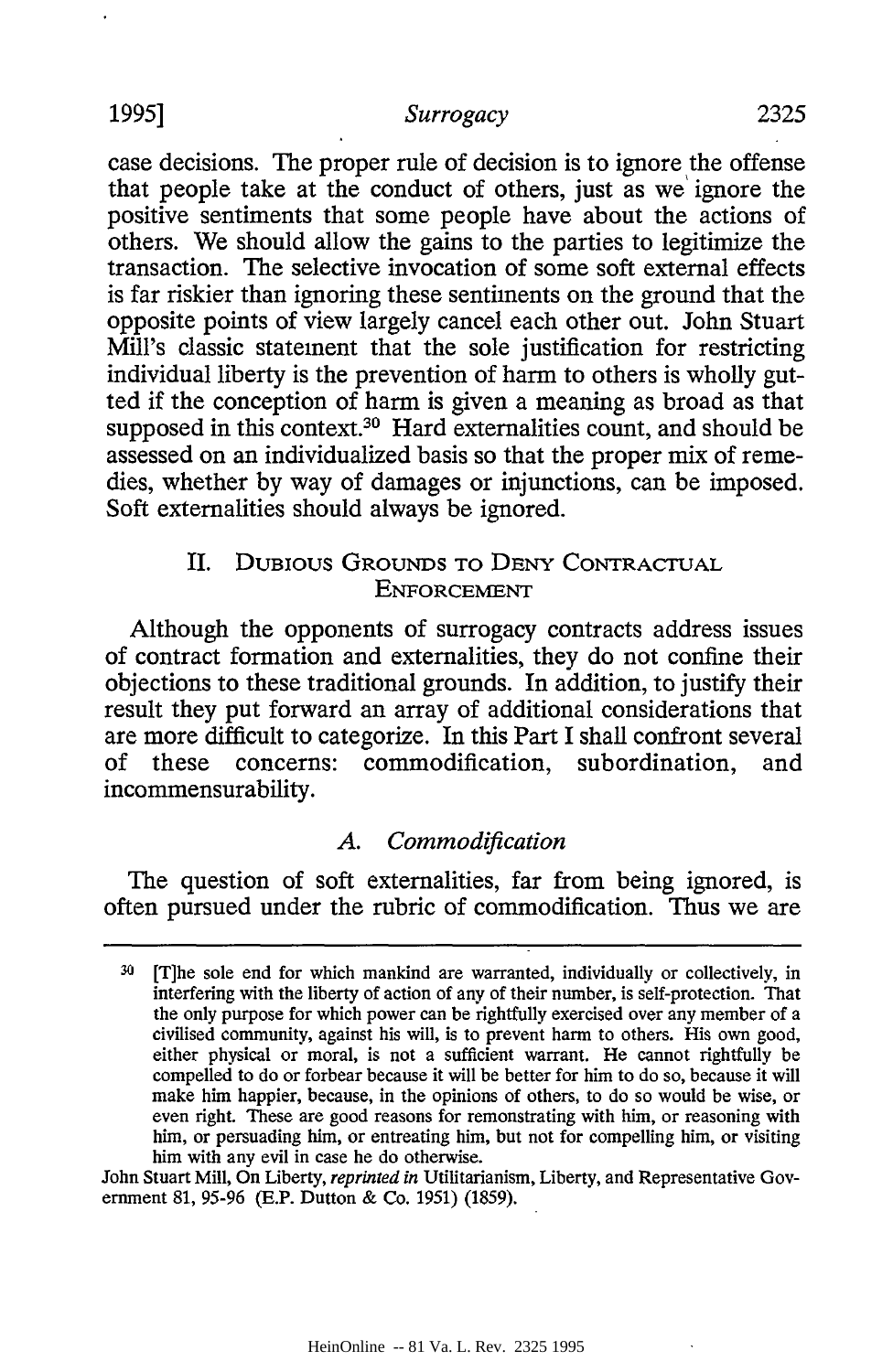told that the surrogate relationship is improper because it commodifies women, their labor and their offspring.<sup>31</sup> Yet once again the argument seems fatally flawed for two interconnected reasons. The first point is obvious: there is no compulsion for any couple or any woman to enter into this market. Those infertile couples who choose not to pursue surrogacy, or indeed not to pursue adoption, are perfectly within their rights. They have not sought to become buyers in this new market. And the vast majority of women who choose not to become surrogates are also within their rights. The claim about commodification therefore has nothing whatsoever to do with what a woman may or not do with her own body, or what a man may or may not do with his own sperm. Instead it is an effort by some to *impose* their own conception of the right and proper thing to do with bodies, eggs and sperm on other individuals who hew to different conceptions of the good. In order to restrain the behavior of others, some greater warrant than a diffuse condemnation of their conduct is needed, and that requirement forces the inquiry back to the discussion of defects in the contracting process and negative third party effects, both of which have already been found wanting. No one's views on commodification should be imposed on other individuals who do not share those views. The women who want to enter into surrogacy contracts are not reduced to commodities solely because others mistakenly hold to that view.

The second reason for rejecting the commodification argument is related to the first. The word "'commodification" builds on the word "commodity," and thus skillfully exploits an avoidable ambiguity in the English language. In one sense "commodity" has a very broad meaning: it can cover "something that can be bought and sold," or "a movable article of trade or convenience."<sup>32</sup> To use this definition of a commodity is to equate it with the full domain of items of economic or exchange value (excluding land). But when one talks about things that are traded over the commodity

**<sup>31</sup>**See, e.g., Anderson, supra note 7, at 168-75; Radin, supra note 12, at 1855-56, 1928-36; Field, supra note 8, at 28 (quoting Barbara K. Rothman, The Tentative Pregnancy 2 (1986)) ("When we talk about the buying and selling of blood, the banking of sperm, the costs of hiring a surrogate mother, we are talking about bodies as commodities.... The new technology of reproduction is building on this commodification.").

**<sup>32</sup>**See Funk & Wagnalls New Comprehensive International Dictionary of the English Language 264 (1982).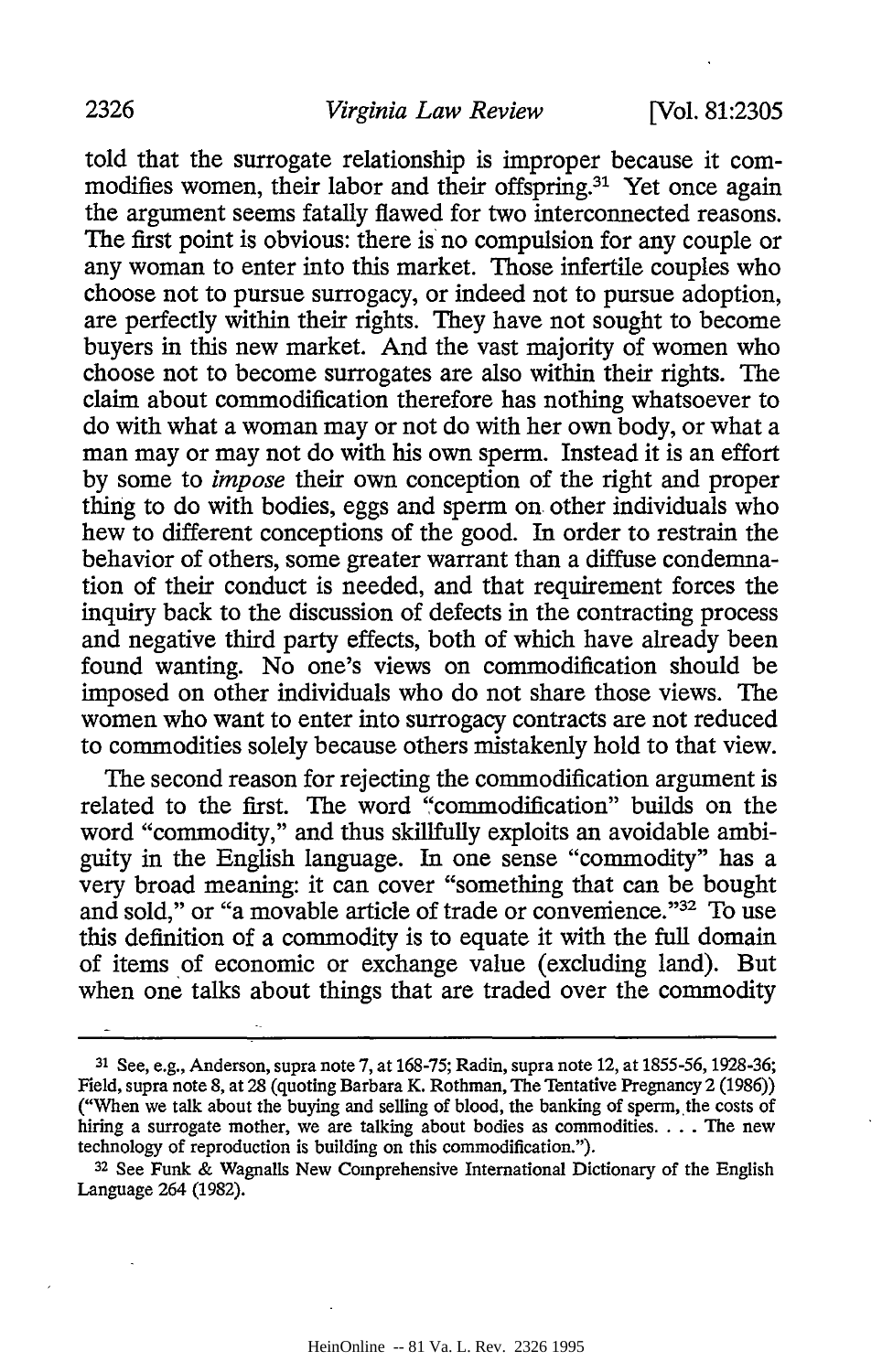exchange, a narrower definition is employed, one which stresses the fungible nature of the goods in question. And "fungible," we are told by the U.C.C., refers to goods "of which any unit is, by nature or usage of trade, the equivalent of any other like unit."<sup>33</sup> In this definition the U.C.C. quite consciously brackets fungible goods with "securities," all of which are of the same group or class. The key element of a commodity in this account is the perfect substitutability of one unit for another, from which it is easily inferred that there is no special subjective value that is attached to any particular unit. The ownership of any distinctive good, from a favorite photograph to an old pair of shoes, is not by this definition a commodity because that condition of perfect substitutability is lacking: the presence of subjective value precludes any thing from becoming a commodity in this sense. Indeed when a specially valued person or thing is called a "rare commodity" the use of the adjective "rare" is meant to distinguish the particular subject matter from fungible commodities. Commodities in the narrower sense are, of course, of enormous value because the ability to substitute reduces the cost and increases the velocity of trade, for all concerned. But surrogacy contracts are for the duration, not for resale.

There is a second sense in which commodities differ from ordinary goods: goods may be, and often are, durable. Commodities are typically meant for consumption, either in their original form or after they have been converted into other consumable products: grapes into wine, cattle into steaks, iron into cars, and the like. To place the label "commodity" on any good therefore means that it has no unique subjective value and is likely to be quickly transformed or consumed. To commodify something that is not a standard commodity makes it appear, wrongly, that this good, service or relationship lacks any distinctive value and will in any event quickly be consumed or transformed. It connotes the sale of cattle being led to the slaughter for the benefit of their owners. That term is wholly inappropriate to describe the relationship of an artist to a picture, a doctor to a patient, or a parent to a child.

This linguistic analysis shows how inappropriate it is to apply the term "commodification" in the surrogate setting. No one wants to "commodify" children in ways that treat them as fungible goods to

**<sup>33</sup>**U.C.C. § 1-201(17) (1990).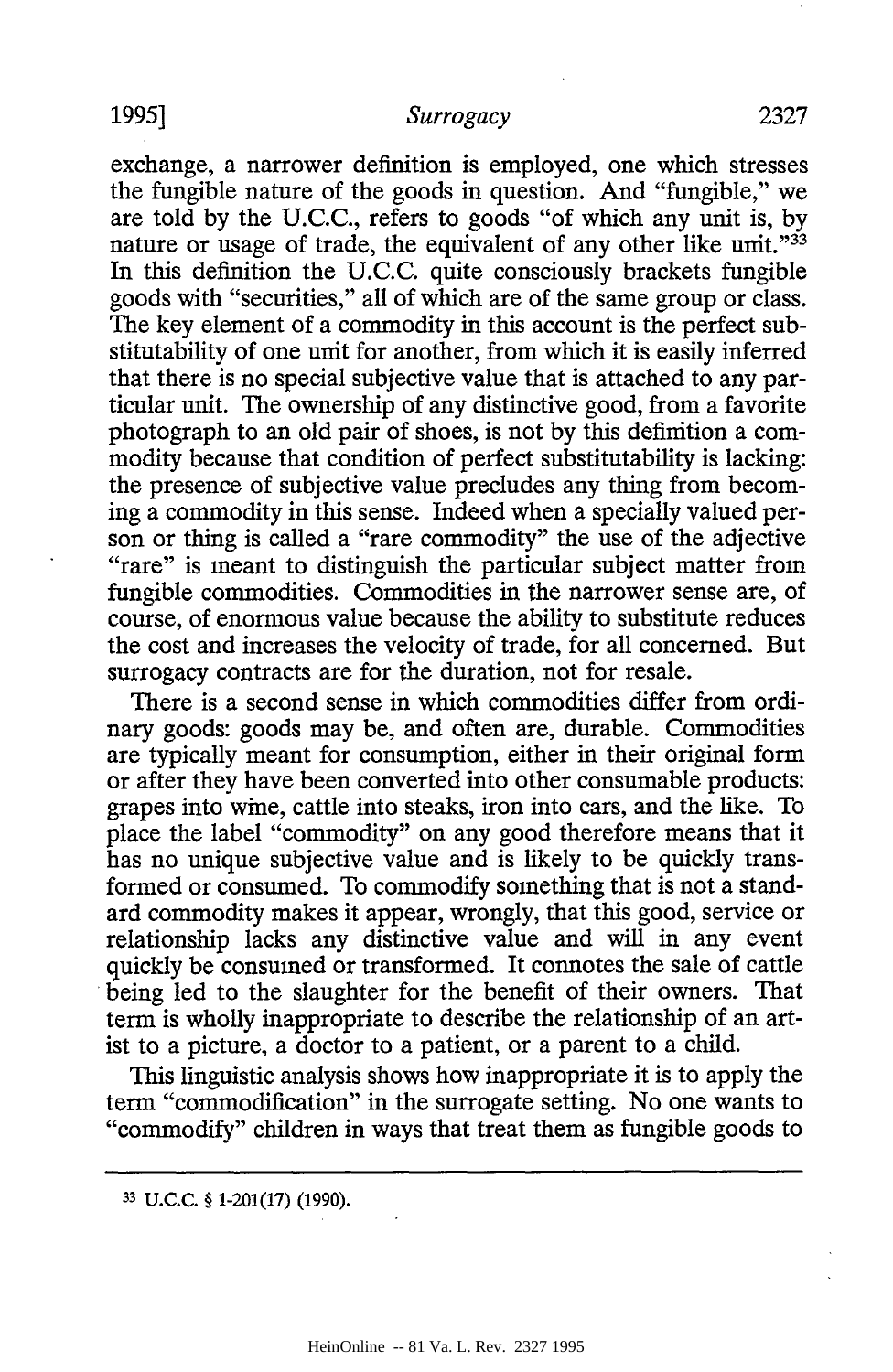be sold and consumed in the ordinary course of business. The law of contract may specify a uniform way of making agreements for the transfer of anything-the rules of offer and acceptance, consideration, and the like do apply to all contracts. But no one should be misled by' the universality of the contractual form in the face of the diversity of the contractual subject matter. It is very clear that the same terms can be used to buy and sell, transfer and assign, very different objects or rights in very different ways.

Surrogacy contracts should stand and fall on their own merits. These are not contracts for the sale or repair of goods. They are contracts for the release of parental rights and obligations, specially tailored to the situation that they address. 34 No participant in the surrogacy contract would describe the newborn child as a "commodity" in the narrower sense of that term. It is therefore no wonder that the mischievous phrase "commodification" is only used as a form of descriptive rebuke by those who attack the transaction, not by those who participate in it.

# *B. Gender Subordination*

Another common theme is that of gender subordination. The argument proceeds that women cannot be expected to fend for themselves because of their inferior position and economic power in society at large. Thus Margaret Radin writes that "paid surrogacy within the current gender structure may symbolize that women are fungible baby-makers for men whose seed must be carried on."35 Similarly Debra Satz writes that "it is the background gender inequality that makes the commodification of women's and children's attributes especially objectionable." Her explanation: these power differentials turn "women's labor into something that is used and controlled by others."36

The argument here in part reflects the misguided use of the commodity analogies already addressed, but raises the distinct element of inequality of bargaining power based on background conditions. This argument assumes without demonstration the level of domi-

<sup>34</sup>On the content of these terms, see infra Part IV.

<sup>35</sup>Radin, supra note 12, at 1935. The term "fungible" again presses the misleading analogy of children to commodities.

<sup>&</sup>lt;sup>36</sup> Debra Satz, Markets in Women's Reproductive Labor, 21 Phil. & Pub. Aff. 107, 123-24 (1992).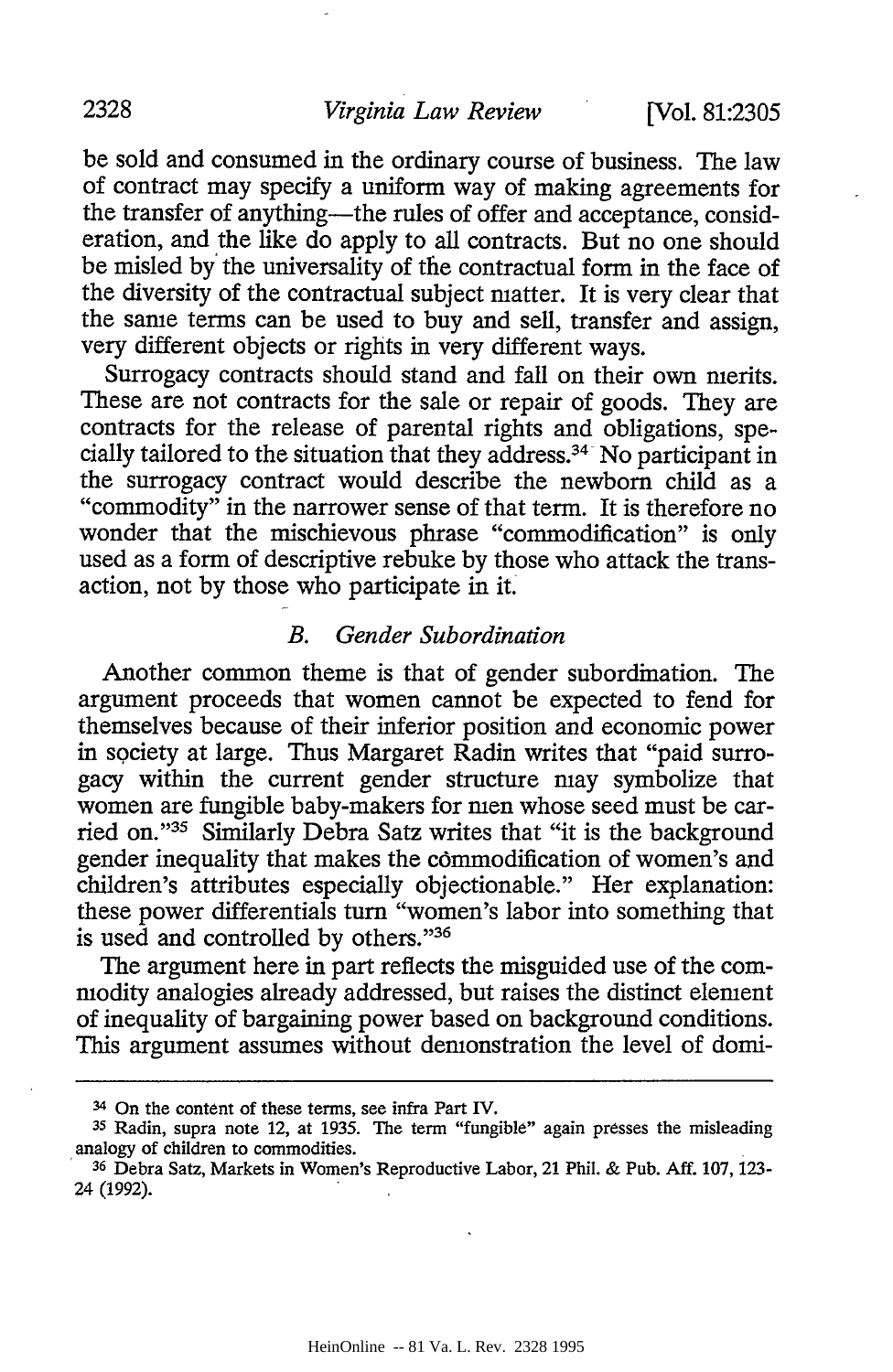nance that it claims, without any identification of the institutional features that lead to its perpetuation in all areas of social life. In addition, it ignores the obvious point that the interests of women and children lie on both sides of these transactions. Nor is it explained how far this argument goes. Conditions of gender inequality, to the extent that they exist, are all-pervasive in society and surely are not confined to this narrow set of transactions. How far then does the prohibition run? Are women to be prevented from ever working for men? From having men work for them? The whole point seems so loose and abstract, for it challenges the very idea that women can be autonomous individuals capable of legal respect. It is difficult to see how a claim that sweeping bears any relevance at all to the question of surrogacy contracts.

#### *C. Incommensurability*

Discussions of commodification typically carry in their wake yet another obstacle to voluntary exchange: incommensurability.<sup>37</sup> Here the basic idea is that no common metric (much less one dependent on utility) can capture that which is relevant and distinctive about persons or experiences. Love of course cannot be bought and sold for dollars, and we do not know how to put a price on it. But once again the point seems to be a giant non sequitur. In those cases where monetary values cannot be put on arrangements, we should not expect to see cash involved in those relationships. Since the Beatles reminded us that "money can't buy you love," we would not expect to see loving arrangements arise in which sums of money are paid for each act of companionship and gratification. But from that premise it hardly follows that transactions that do have a cash component should be banned. If a

**<sup>37</sup>**For my more extensive critique of the idea of incommensurability generally, see Richard A. Epstein, Incommensurability of Values: Or Is Utility the Ruler of the World?, 1996 Utah L. Rev. (forthcoming 1996) (on file with the Virginia Law Review Association).

For leading expositions of the incommensurability position, see, e.g., Joseph Raz, The Morality of Freedom 321-66 (1986); Anderson, supra note 7, at 177-79; Radin, supra note 12, at 1924-30; Margaret J. Radin, Justice and the Market Domain, *in* Markets and Justice 165 (John W. Chapman & J. Roland Pennock eds., 1989); Margaret J. Radin, Compensation and Commensurability, 43 Duke L.J. 56 (1993); Cass R. Sunstein, Incommensurability and Valuation in Law, 92 Mich. L. Rev. 779 (1994).

For a defense of commensurability, see James Griffin, Are There Incommensurable Values?, 7 Phil. & Pub. Aff. 39 (1977).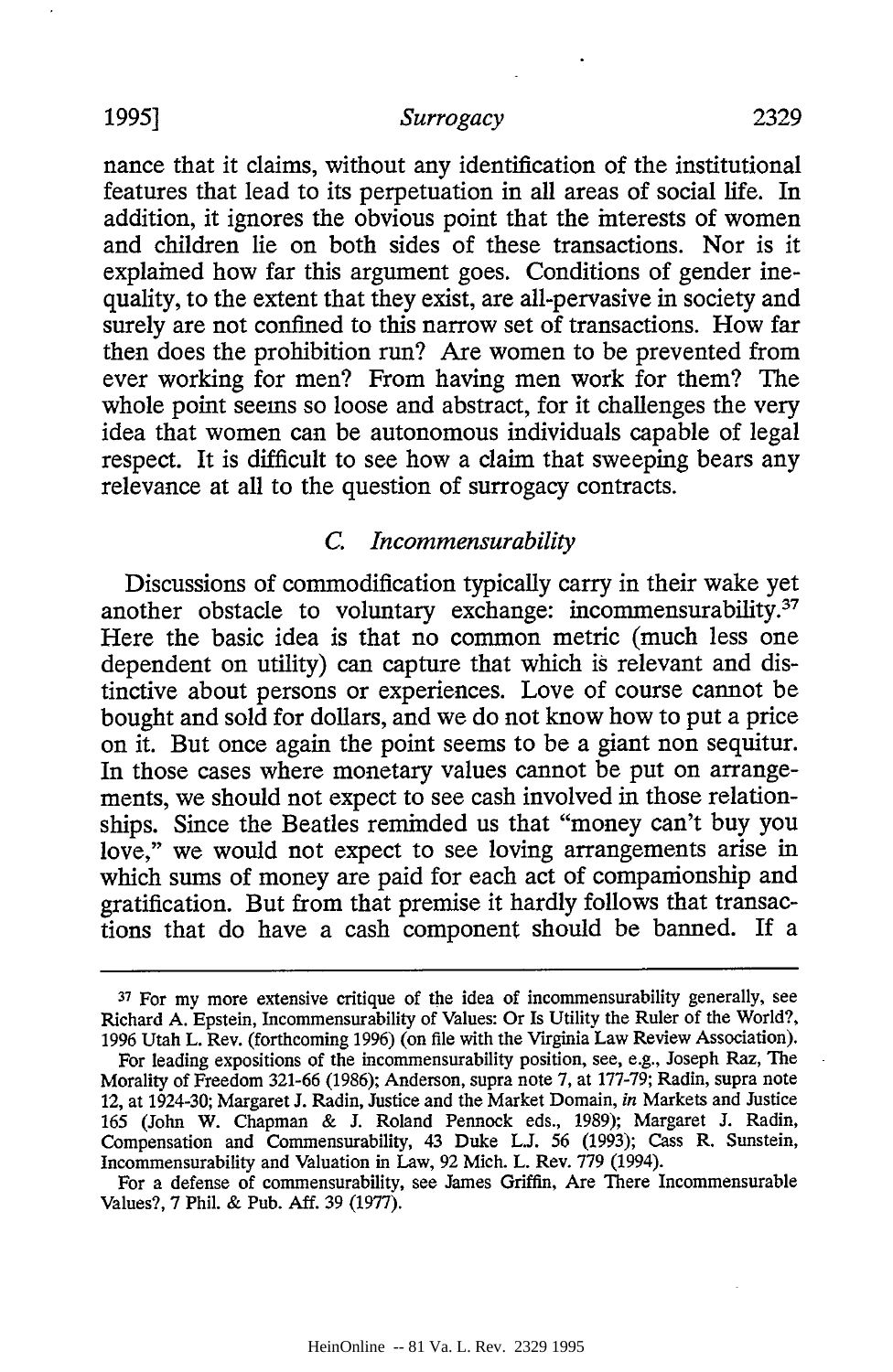woman wishes to serve as a surrogate for reasons of love (as when one woman carries the child of her sister to term), that relationship should be evaluated on its own terms. If another woman receives \$10,000 to serve as surrogate, which she uses to take care of her own children, that is a different kind of relationship to be sure. Yet it sounds hollow for a third party to insist that no monetary value can be assigned to this relationship when the contract in question has already specified a price for the services to be rendered.

As an abstract matter we may wonder how we, or anyone else, weigh the intangibles associated with choosing a career, getting married, having children, migrating to a new country and the like. But our sense of abstract wonderment hardly justifies banning any of these transactions or decisions. Instead, the more sensible approach to the subject is to recognize that trade-offs are invariably subjective. The differences in subjective valuation lead to diversity of viewpoints and activities, and that diversity in turn enriches our overall culture. Intelligent people can overcome the obstacles to sound decisionmaking that block their path. When they have made up their minds, their evaluation should be final. Incommensurability, then, may pose a complex philosophical problem, but, like appeals to the idea of commodification, it neither advances nor retards a case for government intervention in voluntary transactions. The key questions are always and only: were there defects in the contracting process, and were there net negative hard externalities? Otherwise we all have to learn to live with transactions and behaviors of which we disapprove and to grow stronger in our frustration and uneasiness.

# III. THE COMPARISON WITH BABY-SELLING

Thus far I have confined my analysis to surrogacy transactions on the assumption that they are sui generis. But in some sense they are not. In particular, the release of parental rights by the biological mother, followed by the assumption of parental rights by the adoptive mother, could be compressed into a single transaction; the sale of a half-interest in a baby. The condemnation of any transaction as "baby-selling" is all too often treated as a conversation stopper, so that the only question left to ask is whether the preservation of the father's interest in the transaction sufficiently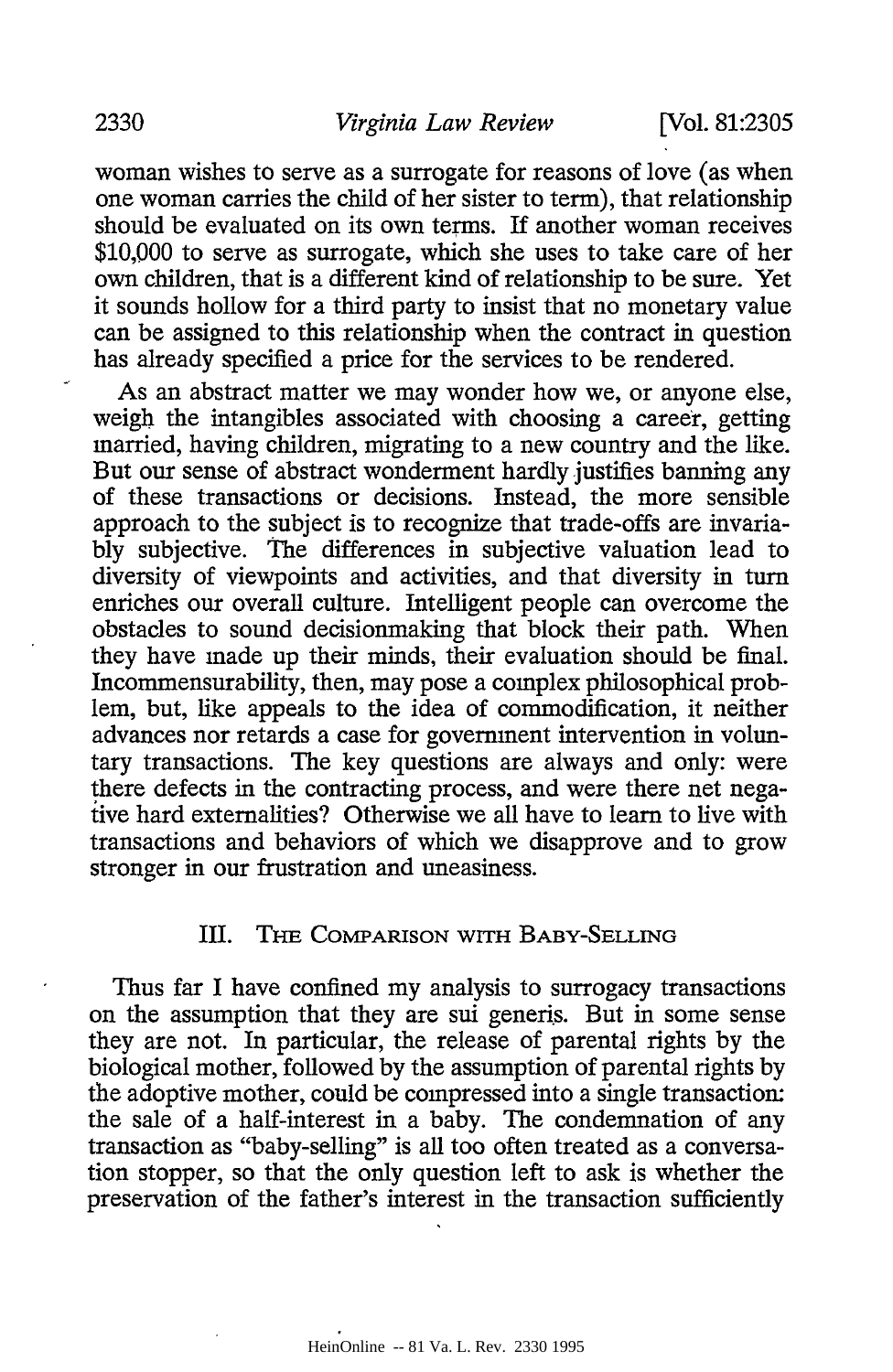distinguishes surrogacy from baby-selling transactions between total strangers.

My own answer to that question is twofold. The first part is that the distinctions are small, but not unimportant. With surrogacy the father receives exclusive custody (with his wife) over his own child so that the baby has strong biological ties in its new environment. The second part is that the ban on baby-selling is misguided for the same reason that any total ban on surrogacy contracts would be misguided: none of the impediments to contract outweighs the gains from, trade. With a respectful nod to those who have taken this path before  $me<sub>1</sub>$ <sup>38</sup> it is instructive to critique the arguments now regarded as strong enough to condemn baby-selling as illegal in every state of the Union.<sup>39</sup> Consider the case for illegality offered by Judge Wilentz of the New Jersey Supreme Court in *In re Baby*  $\check{M}^{.40}_{.}$ 

The prohibition of our statute is strong. Violation constitutes a high misdemeanor, a third-degree crime, carrying a penalty of three to five years imprisonment. The evils inherent in baby-bartering are loathsome for a myriad of reasons. The child is sold without regard for whether the purchasers will be suitable parents. The natural mother does not receive the benefit of counseling and guidance to assist her in making a decision that may affect her for a lifetime. In fact, the monetary incentive to sell her child may, depending on her financial circumstances, make her decision less voluntary. Furthermore, the adoptive parents may not be fully informed of the natural parents' medical history.

Baby-selling potentially results in the exploitation of all parties involved. Conversely, adoption statutes seek to further humanitarian goals, foremost among them the best interests of the child.<sup>41</sup>

The intensity of this denunciation belies the weakness of its arguments. Take the points in order. The first objection is that the

**<sup>38</sup>**For the most systematic defense of baby-selling, see Elisabeth M. Landes & Richard A. Posner, The Economics of the Baby Shortage, 7 J. Legal Stud. 323 (1978). For criticism, see J. Robert S. Prichard, A Market for Babies?, 34 U. Toronto L.J. 341 (1984).

**<sup>39</sup>**See Field, supra note 8, at 17. Field cites Senate Hearings of a generation ago which concluded that the practice of baby-selling was widespread. See Juvenile Delinquency (Interstate Adoption Practices): Hearings Before the Subcomm. to Investigate Juvenile Delinquency of the Senate Comm. on the Judiciary, 84th Cong., 1st Sess. (1955).

<sup>40 537</sup> A.2d 1227 (N.J. 1988).

 $41$  Id. at 1241-42 (citations omitted).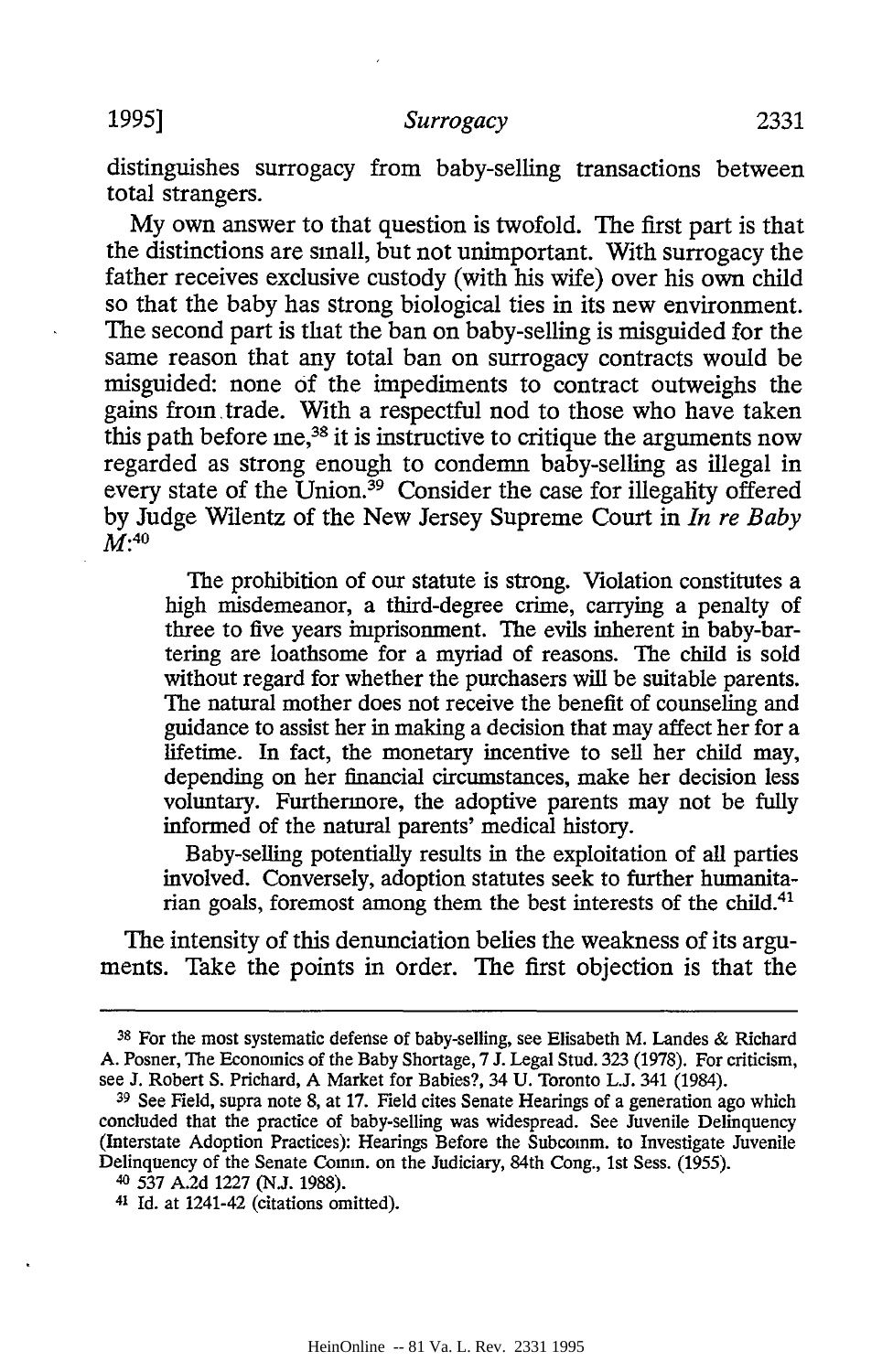mother (or parental couple) will not take care to see that the child is sold to suitable parents. But there is little reason to believe that the decision to sell her parental rights to a child leaves the mother indifferent to the identity of the buyer. What evidence we have from the operation of the gray market (where fees go to the brokers, lawyers and doctors who handle these transactions, and to the (inflated) medical expenses of the mother) suggests quite the opposite. These transactions do not betray any indifference on the part of the women who part with their babies. The common practice is for potential adoptive couples to prepare résumés indicating why they are suitable, and for extensive interviews to take place on both sides, to see if the baby is suitable for adoption and whether the adoptive couple is suitable to take it. There is little reason to believe that the information generated by this process is inferior to that which is required in adoptions supervised by public agencies, where bureaucratic imperatives can more easily intervene.

The second argument put forth in *Baby M,* that counseling and guidance should be provided, does nothing to support a ban, but only justifies, at most, a requirement that such counseling take place before the transaction is completed. Yet ironically, counseling and guidance would be more accessible and more affordable if the ban were removed, for then people could offer their services without running the risk of being branded as criminal accomplices. One final twist is that the demand for counseling once again reveals the strange bedfellows that arise in family law matters. When the issue is abortion, the pro-life groups support counseling as a way to slow down the process; the pro-choice groups vigorously oppose this alternative, and have for the most part been successful in defending the proposition that counseling "burdens" the abortion right. But with surrogacy, the pro-life forces (which tend to be more conservative than libertarian) often join forces with many pro-choice groups to use counseling requirements as a means to curtail the number of surrogacy transactions. But the shifting coalitions cannot conceal one odd point about the debate: the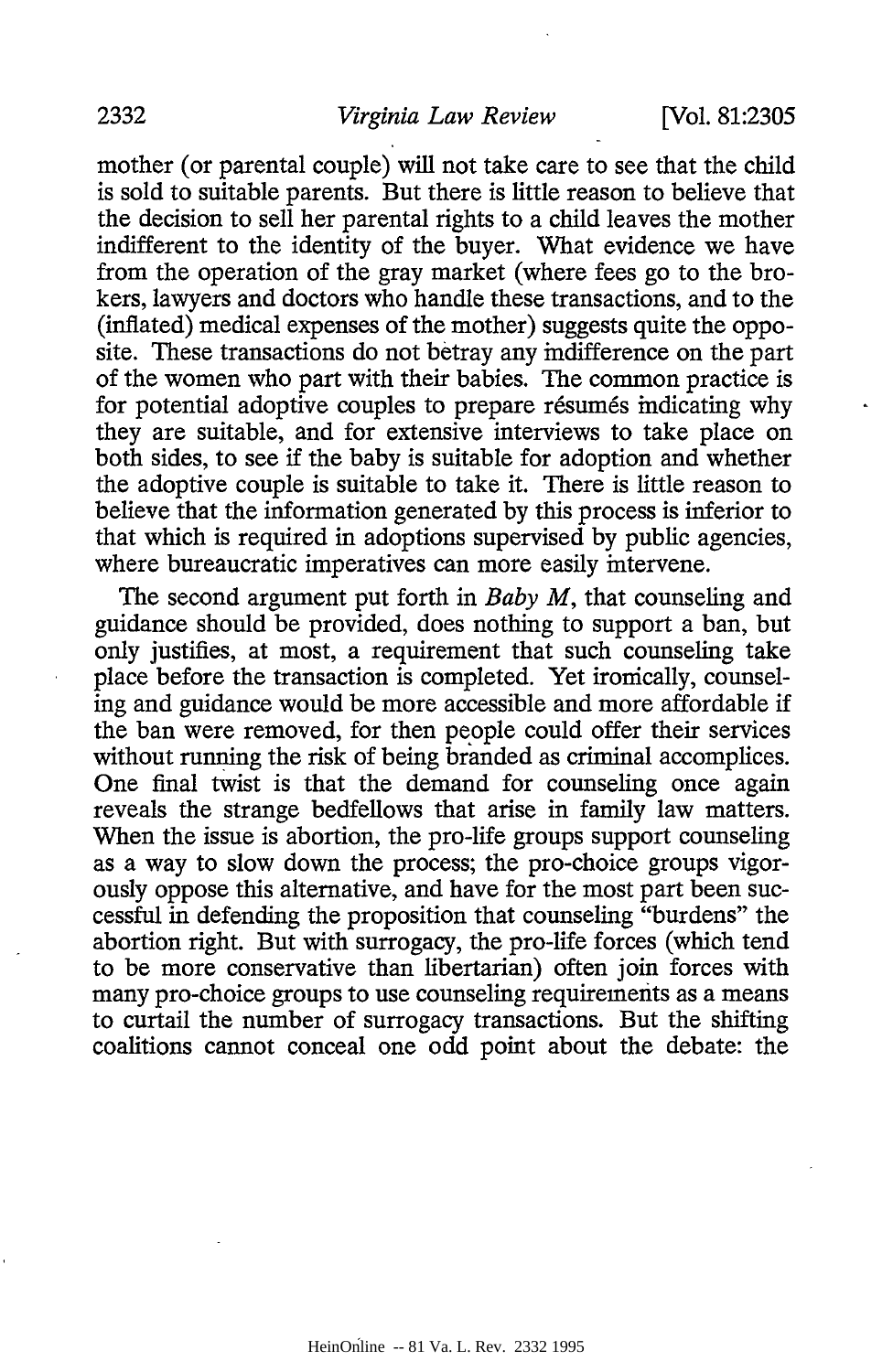adverse psychological consequences of an abortion can be far greater than those of participating in a surrogacy transaction.<sup>42</sup>

Nor is the court in *Baby M* correct to say that the transfer of money negates the voluntary nature of the transaction. Money only converts the transaction from a voluntary donation of parental rights to a sale of parental rights. It does not make the transaction corrupt; it does not carry with it the conclusive mark of fraud, concealment, or misrepresentation, which cannot be inferred from the payment of money in this context any more than it can in any other. The most that can be said is that the money may create some kind of conflict of interest between parent and child, so that the sale will be made to a higher bidder when the child is better off in the care of a lower bidder. Yet once again the decisions made in the gray market suggest that this concern is overblown. The mother who surrenders custody of her child will have to weigh one interest against another, just as she does when she keeps custody of the child and has to decide whether she can afford to send the child to day-care or private school. The problem of conflicts of interest is one that a sensible system of counseling might address, but except in extreme cases, it hardly seems to be a reason to ban the transaction. State-run adoption systems are rife with conflicts of interest and incompetence, yet the response is not to ban their operation entirely.

Finally, medical history is hardly a dispositive concern. A simple rule—which should be desired by the parties in any event—could require the natural parents to give their medical histories in confidence should they be needed for diagnosis or treatment. There is nothing in these slight procedural difficulties that comes close to justifying the ban.

For the rest, the arguments about baby-selling only track those for surrogate mothers. There are concerns about protection of the baby against abuse by the new parents. But is it more likely that these parents will abuse children than, say, the new live-in boyfriend of the mother of an illegitimate child? And the sanctions against abuse and neglect remain on the new parents as they did on

<sup>42</sup>For an account of the psychological difficulties with abortion, see Michael W. McConnell, How Not to Promote Serious Deliberation About Abortion, **58** U. Chi. L. Rev. 1181 (1991) (reviewing Laurence H. Tribe, Abortion: The Clash of Absolutes (1990)).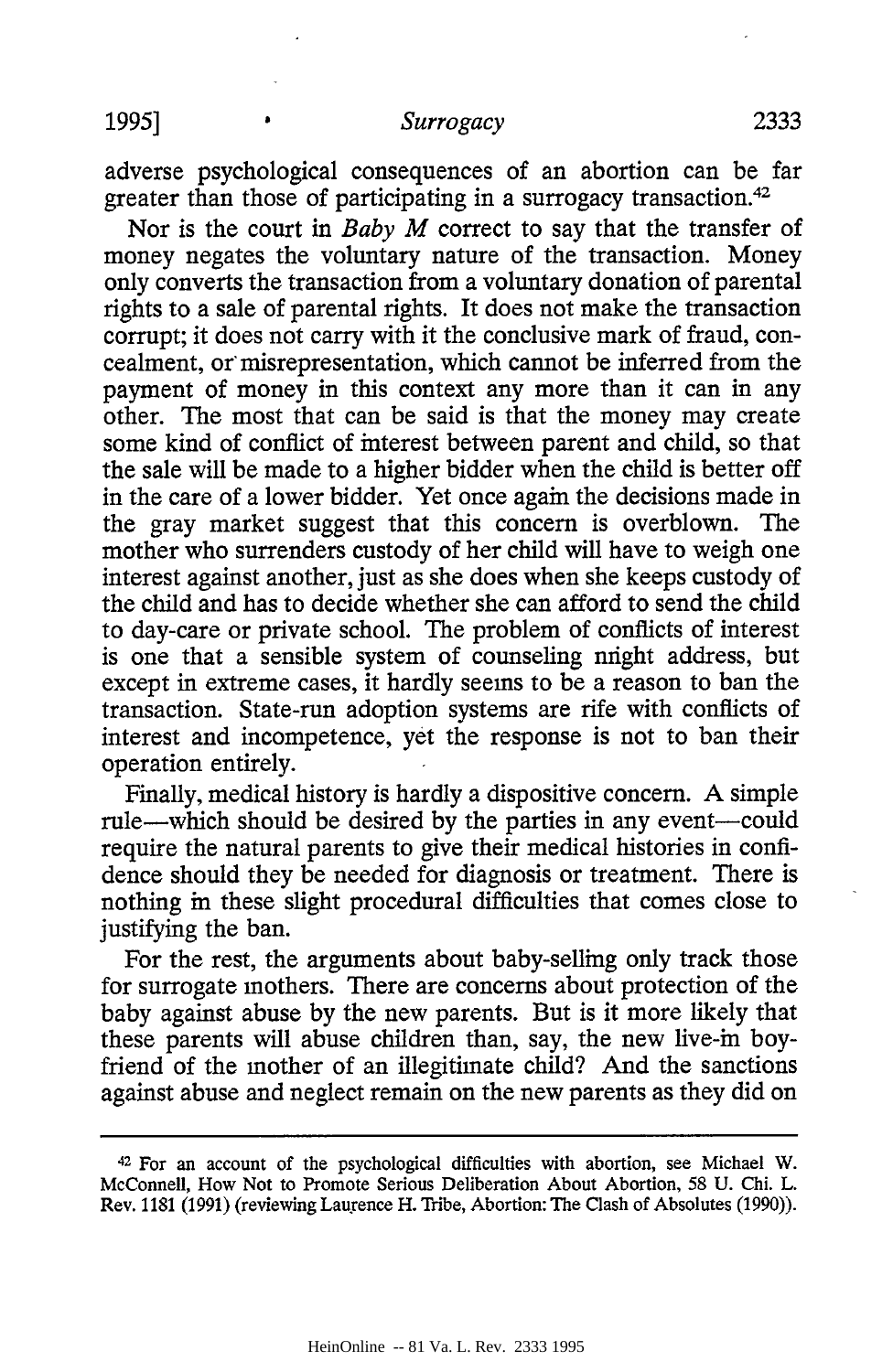the old. One can find cases in which ostensible sales seem abusive per se, as with the couple who wanted to trade their baby for an \$8,800 Corvette.<sup>43</sup> Yet oddly enough, the baby may well have been better off if sold than if retained, and the father was surely guilty of abuse for proposing the transaction in this form. Likewise it makes no sense to allow babies to be used as security for an unpaid debt, for that hostage transaction hardly comports with the best interests of the child. But the use of these extreme examples should not discredit the general practice in its far more benign form. And the concerns of commodification and incommensurability are no more persuasive here than with surrogacy. The analogy to baby-selling, then, only strengthens the conclusion that surrogacy transactions should be legal.

#### IV. ENFORCEABILrTY OF THE SURROGACY CONTRACT

We come at last to the question of the enforcement of the surrogacy contract. Here there are two issues that must be addressed. The first one is a continuation of the attack on surrogacy contracts based on the terms that they contain. Elizabeth Anderson, for example, notes that the standard surrogacy contract requires the surrogate mother

to obey all doctor's orders' made in the interests of the child's health. These orders could include forcing her to give up her job, travel plans, and recreational activities. The doctor could confine her to bed, regulate her diet rigidly, and order her to submit to surgery and to take drugs.<sup>44</sup>

These are indeed very severe restrictions, but the explanation for them is not hard to come by. The surrogate mother has only a short-term interest in the child. The father has a permanent one.

Id. at 96 (quoted in Radin, supra note 12, at 1926 n.267).

44 Anderson, supra note 7, at 176 (citations omitted).

<sup>&</sup>lt;sup>43</sup> See Radin, supra note 12, at 1925-28. She quotes from Lewis Hyde, The Gift: Imagination and the Erotic Life of Property (1983) as follows:

In 1980 a New Jersey couple tried to exchange their baby for a secondhand Corvette worth \$8,800. The used-car dealer (who had been tempted into the deal after the loss of his own family in a fire) later told the newspapers why he changed his mind: "My first impression was to swap the car for the kid. I knew moments later that it would be wrong-not so much wrong for me or the expense of it, but what would this baby do when he's not a baby anymore? How could this boy cope with life knowing he was traded for a car?"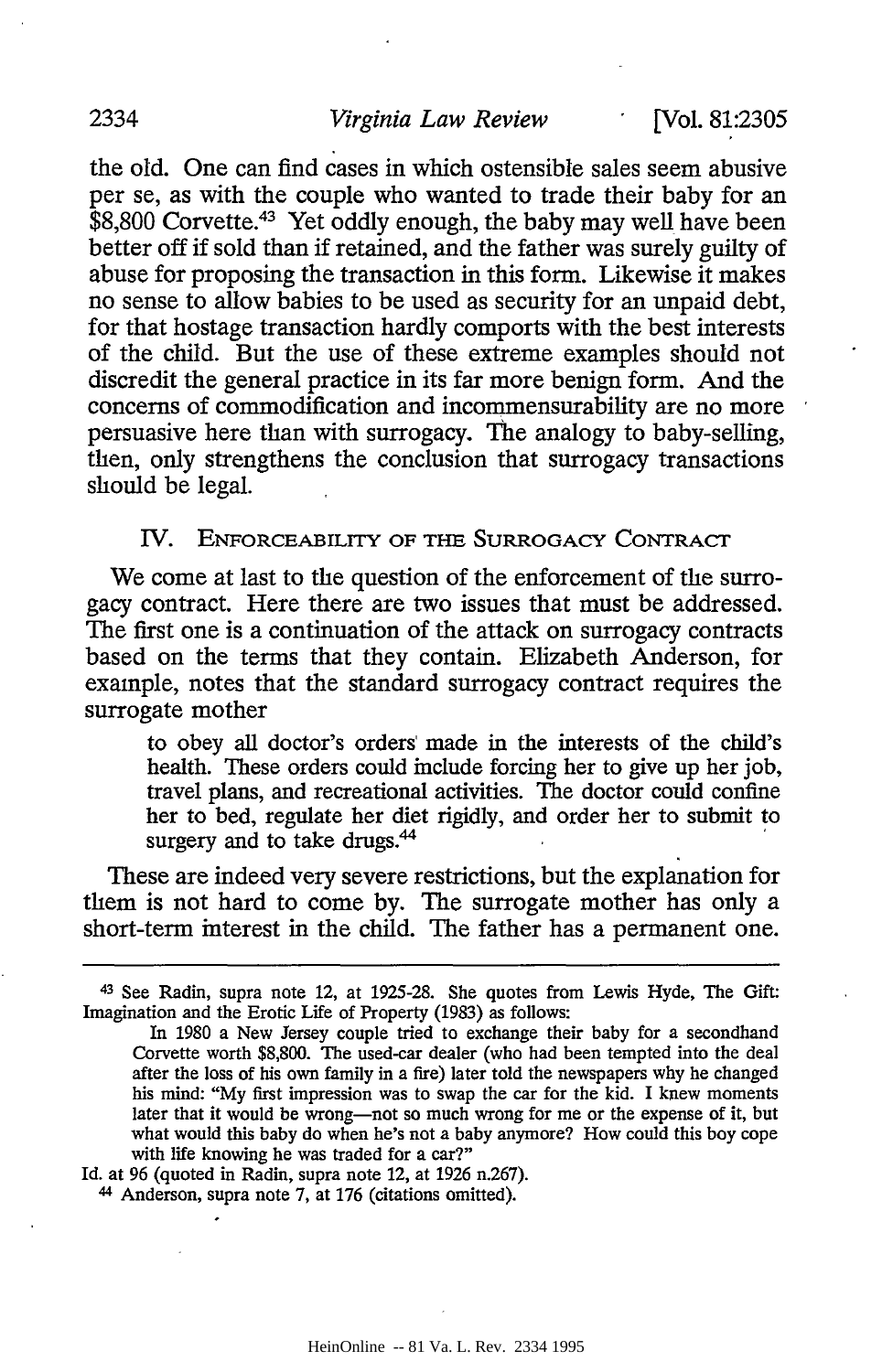While there is a substantial correspondence of interest, there is also a potential conflict of interest between surrogate mother and child (especially as the surrogacy contract is designed to discourage the development of affective relationships between surrogate and child), and something has to be done to fill that gap. The right approach therefore is to devise a contractual scheme that seeks at reasonable cost to eliminate that conflict of interest without allowing the father to dominate the life of the surrogate mother. The introduction of a physician into the picture creates a thirdparty buffer, and the restrictions that are imposed here are in practice no different from those which would ordinarily be required of a mother who wanted to carry a child to term when no surrogacy arrangement was involved. Even the requirement of surgery is hardly one to attract condemnation, for it could be that a caesarian section is necessary for the delivery of the child. To be sure, the surrogate mother has to surrender some degree of freedom which would otherwise be hers. But the terms of the contract are born of the occasion, and the friction that they create is thought justified by the promise of greater gains. For some women these conditions are so onerous that they would not enter into the transaction at all. But for others the cost of these additional restrictions is perceived as being far lower. To argue that these contractual terms are inconsistent with the autonomy of the surrogate mother is to miss the function of all contractual arrangements over labor. Full control over their own bodies and labor is what autonomous individuals have before they contract. The process of contracting always requires a surrender of some portion of autonomy, but only in exchange for things that are thought to be more valuable.

A more difficult term in the surrogacy contract is that which allows (presumably in the cases where the infant is found to be seriously defective) the father to order an abortion to terminate the pregnancy. One possible response is that the woman would refuse to accept this particular term, at which point someone has to decide who has custodial obligations to the child when it is born.

Yet if this term is included in the surrogacy contract, we should all be of two minds on the question because of the underlying ambiguity that surrounds abortion in ordinary contexts. Thus I find the question of whether abortion should be legal a difficult issue, to say the least, given that the harm to the fetus is one that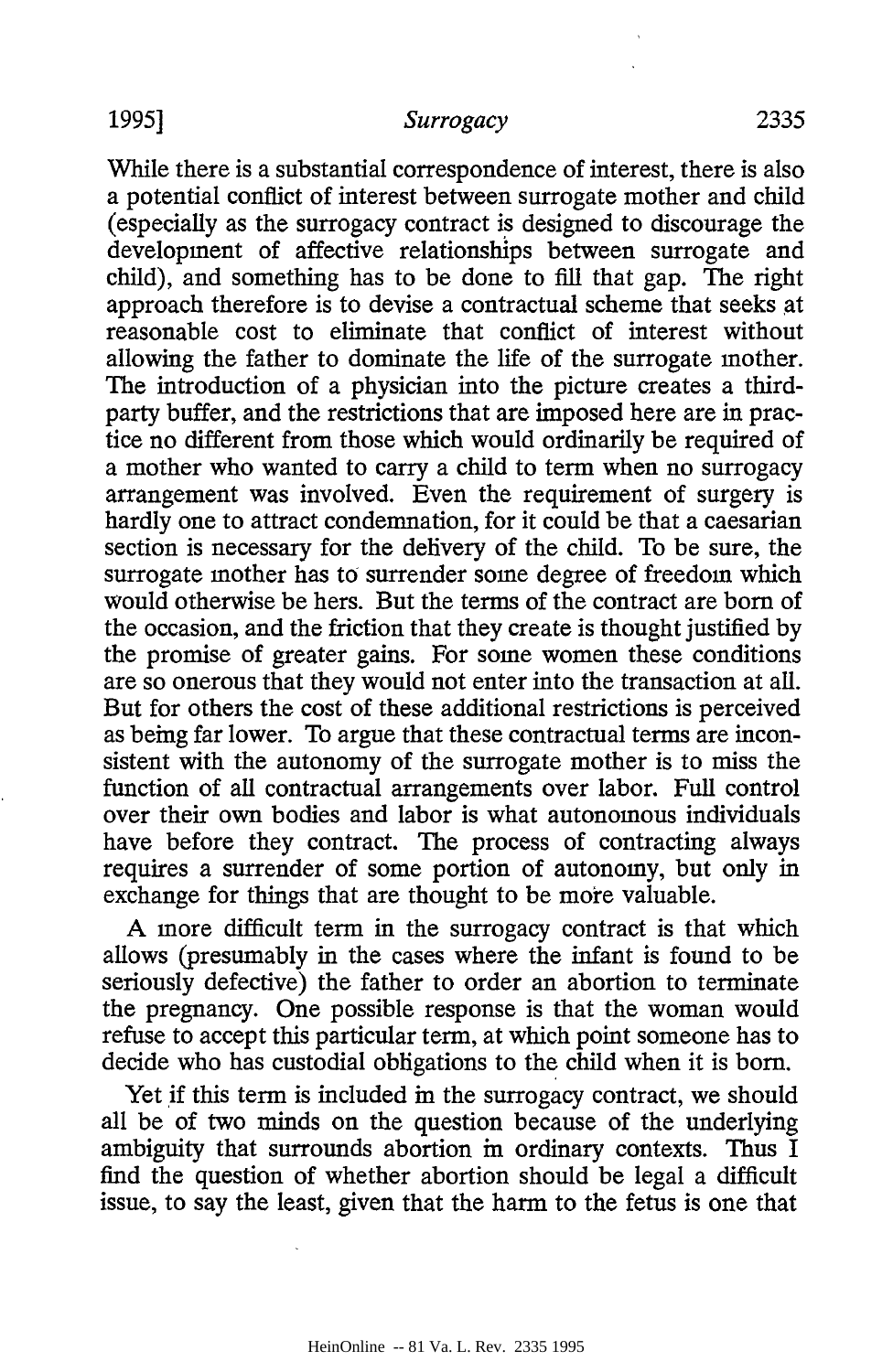cannot be ignored in any social calculation, and may well deserve a dominant position in the overall judgment. If abortion were illegal, even in cases when the unborn child suffered serious birth defects it is clear that a clause of this sort could not be inserted into any surrogacy contract. The surrogacy arrangement does not remove any of the legal restrictions on pregnancy that exist for ordinary married couples. If they were required to carry a child to term, then so too the surrogate. Similarly, if the father would have parental obligations to a child carried by his wife, then he would have similar obligations to the surrogate. There would be an unexceptionable justification for a restriction on contractual freedom.

Yet so long as the law is otherwise on the question of abortion, so long as *Roe v. Wade45* is the law, then it should be otherwise in this context as well. It is the father who has, under contract, the longterm obligations for the child, and it cannot be regarded as unjust or unwise that his decision should determine whether the abortion should take place for precisely those reasons that are so important to ordinary married couples. Indeed it would be quite extraordinary if any contract would allow the separation between risk and reward that is created by allowing the surrogate to carry the baby to term when the obligations of care devolve thereafter on the father. One can imagine a situation where the converse is true, so that the surrogate could terminate the pregnancy when the father wishes for it to continue: such an outcome might happen if the surrogate faces some medical risk from the pregnancy. But allowing the surrogate to carry the child to term against the wishes of its father is inconsistent with the basic contractual design.

There is still one last issue of great importance in these contracts: whether the father is entitled to specific performance over all of the terms. As has been noted by Debra Satz, in the ordinary contract a default by the promisor results not in specific performance of the service obligation, but in an action for damages. "Thus, by analogy, if the woman in a pregnancy contract defaults on her agreement and decides to keep the child, the other parties should not be able to demand performance (that is, surrender of the child); rather, they can demand monetary compensation."<sup>46</sup> In this

<sup>45</sup>410 U.S. 113 (1973).

<sup>46</sup>Satz, supra note 36, at 126.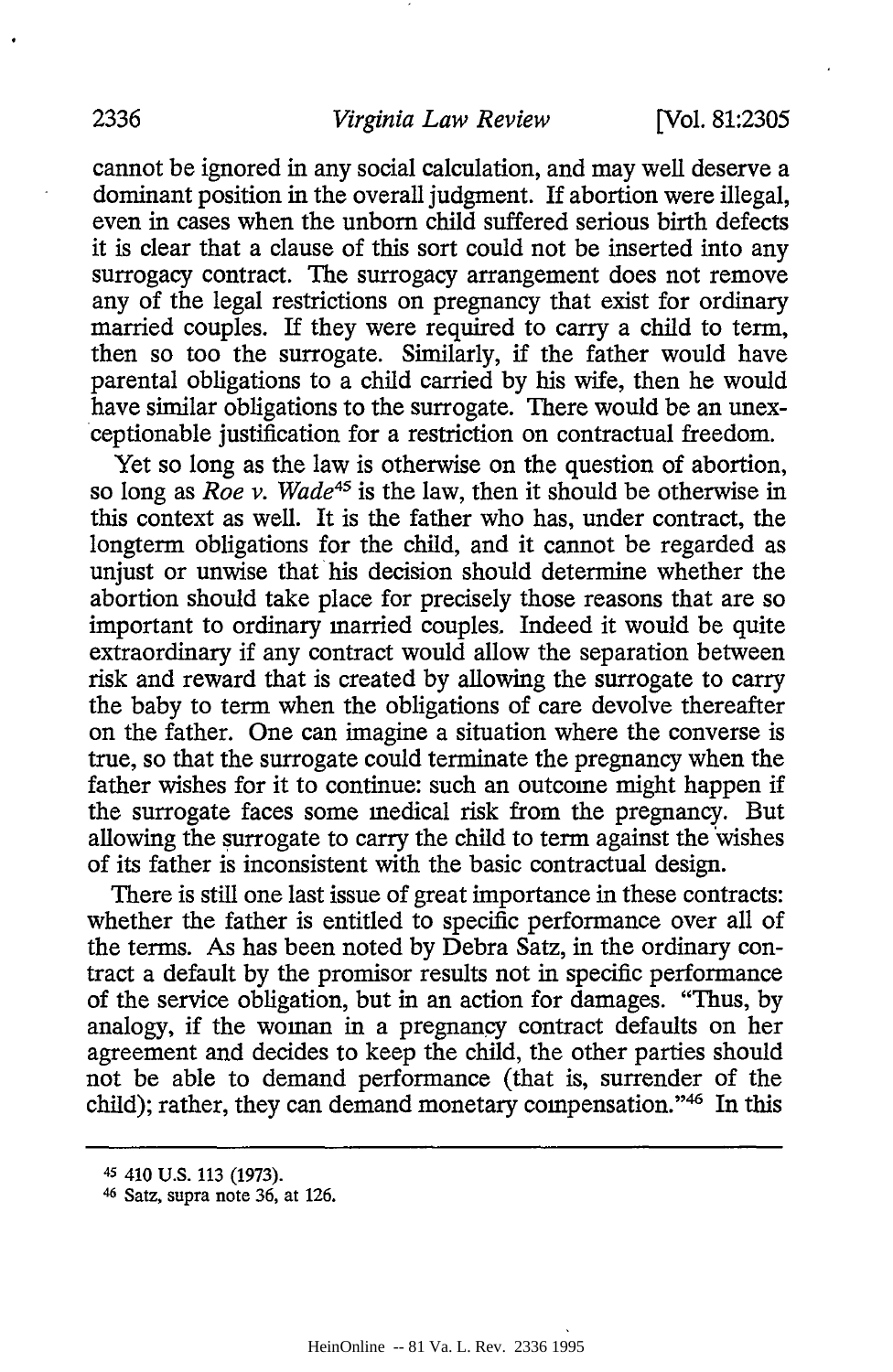context, moreover, the suggestion about monetary compensation may be academic: the surrogate mother may not have the resources to pay any compensation, which would be difficult to determine in any event. And even if such compensation could be set and paid, it would leave the biological father and his wife far short of what they sought to achieve from this agreement.

To see the error in Satz's suggestion, it is necessary to begin with the observation that specific performance as a remedy is—iromcally-unnecessary in those cases where the contract in question calls for the sale of a fungible commodity that can be covered in the market.47 In cases involving the sale of land, which is generally regarded as "unique," and certain specialized goods, the remedy of specific performance is routinely awarded. One reason is the difficulty of finding a sum of money that will leave the buyer indifferent between the goods promised and their money substitute.

A second reason is that the specific performance of transfers, unlike that of employment contracts, does not require constant judicial supervision. In this connection denying the specific performance remedy still leaves the biological father with parental obligations that require greater supervision than the transfer of the child at birth. And even if the law were prepared to allow the surrogate to cancel the contract only if she assumed all parental obligations, the problem would not would be solved: the father would still be required to abandon all parental rights, and to sever all connections with his own biological child. Yet the remaining obligations on the surrogate mother (such as those to supply medical information when necessary) are surely easier to supervise than a full-blown custodial arrangement. Once therefore it is realized that surrogacy contracts are *not* transactions for the sale of commodities, it should be painfully clear that damages at law are not an adequate remedy, and that specific performance is needed.

In similar fashion, the standard surrogacy contract offers its own response to any incommensurability concern. In the abstract it is hard to determine whether the surrogate mother or the biological father has a greater interest in the child. But the genius of contract

<sup>&</sup>lt;sup>47</sup> See, e.g., U.C.C. § 2-712 (1990), in which the buyer's remedy is to "cover" for the nondelivery of goods. Obviously the condition will only work where the goods are fungible.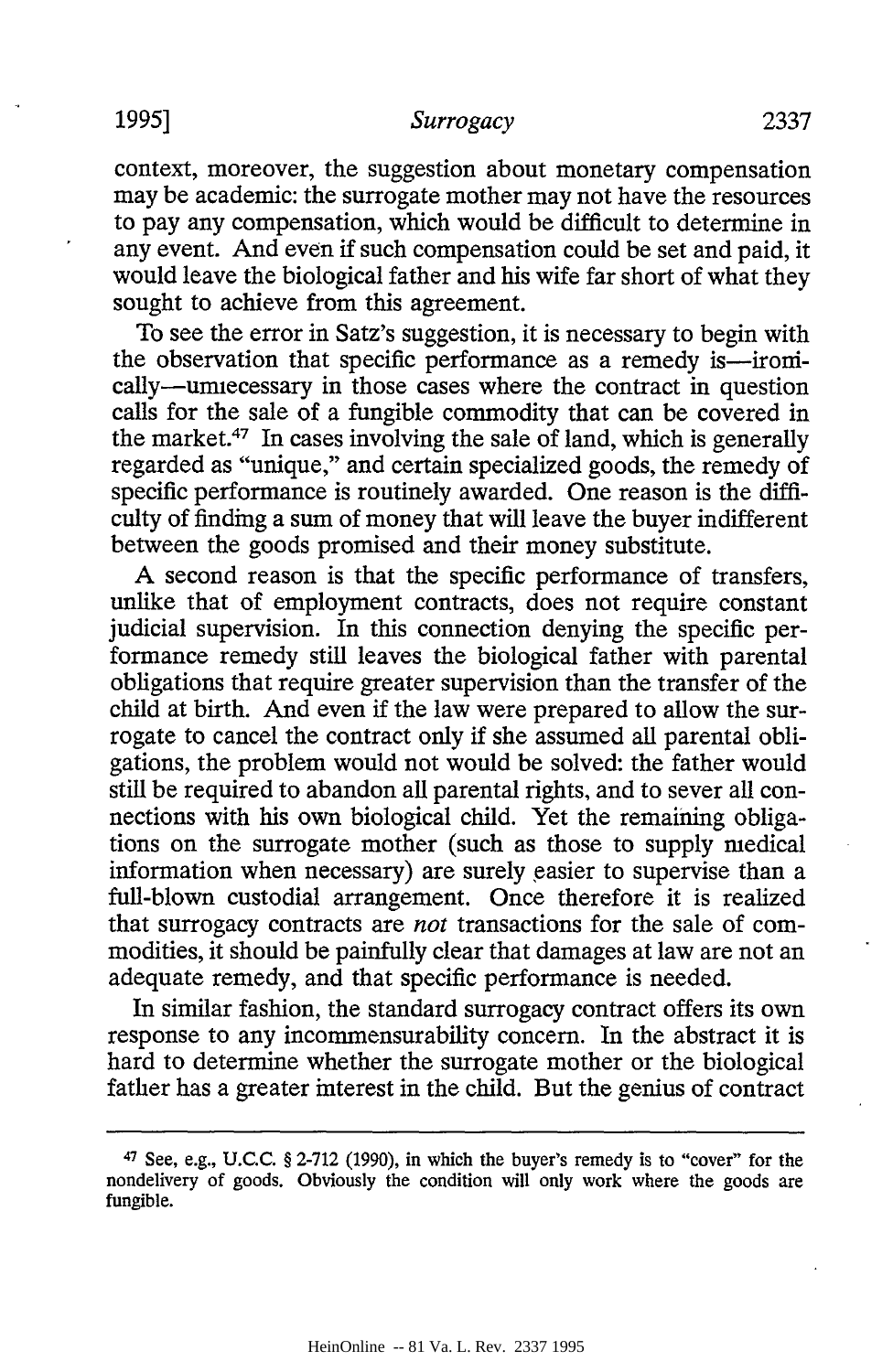is to take this decision out of the public realm and to allow the parties to decide the issue for themselves. If specific performance is called for, then there has been a prior mutual evaluation as to who should have custody of the child, and there exists no reason for any court to reverse that judgment by refusing to enforce the contract as written.

Lest there be any uncertainty about this conclusion, consider what happens when the transaction is examined from the other side. Suppose that the father decides that he no longer wants the child after birth. The right response is "too late, so sorry." The surrogate mother cannot be forced to retain the child, even if she is provided with an action in damages or child support against the wayward father. Nor should she be required to bear the expense and the worry of putting the child out for adoption when the biological father still has some rights and obligations for the child. Just as the sellers of land can get specific performance from their buyers, so too the surrogate mother should be entitled to it unless the contract provides otherwise. That last caveat shows what is fundamentally wrong with Satz's suggestion. The choice of remedies should normally be left to the parties, not subject to direct control by the state. If the parties think that specific performance is the appropriate remedy, then that should conclude the matter unless there is some third-party claim at stake. That last qualification in turn brings us back to the question of externalities and third-party effects, which has been addressed once and need not be addressed again.

This discussion of specific performance is important because it shows the weakness in the compromise position which holds that surrogacy contracts should be neither criminal nor enforceable (at least at the option of the father). Martha Field urges courts to treat the contracts as valid but unenforceable at the option of the biological mother, but not the biological father. $48$  Her position is designed to allow the biological mother the best of both worlds under the surrogacy contract: she can keep the baby if she wants, or let it go if she prefers the bargain. Her only constraint is that she must make a once-and-for-all-choice, typically going through with the original plans, as some ninety-nine percent of surrogate

<sup>48</sup> See Field, supra note 8, at 75-83, 97-109.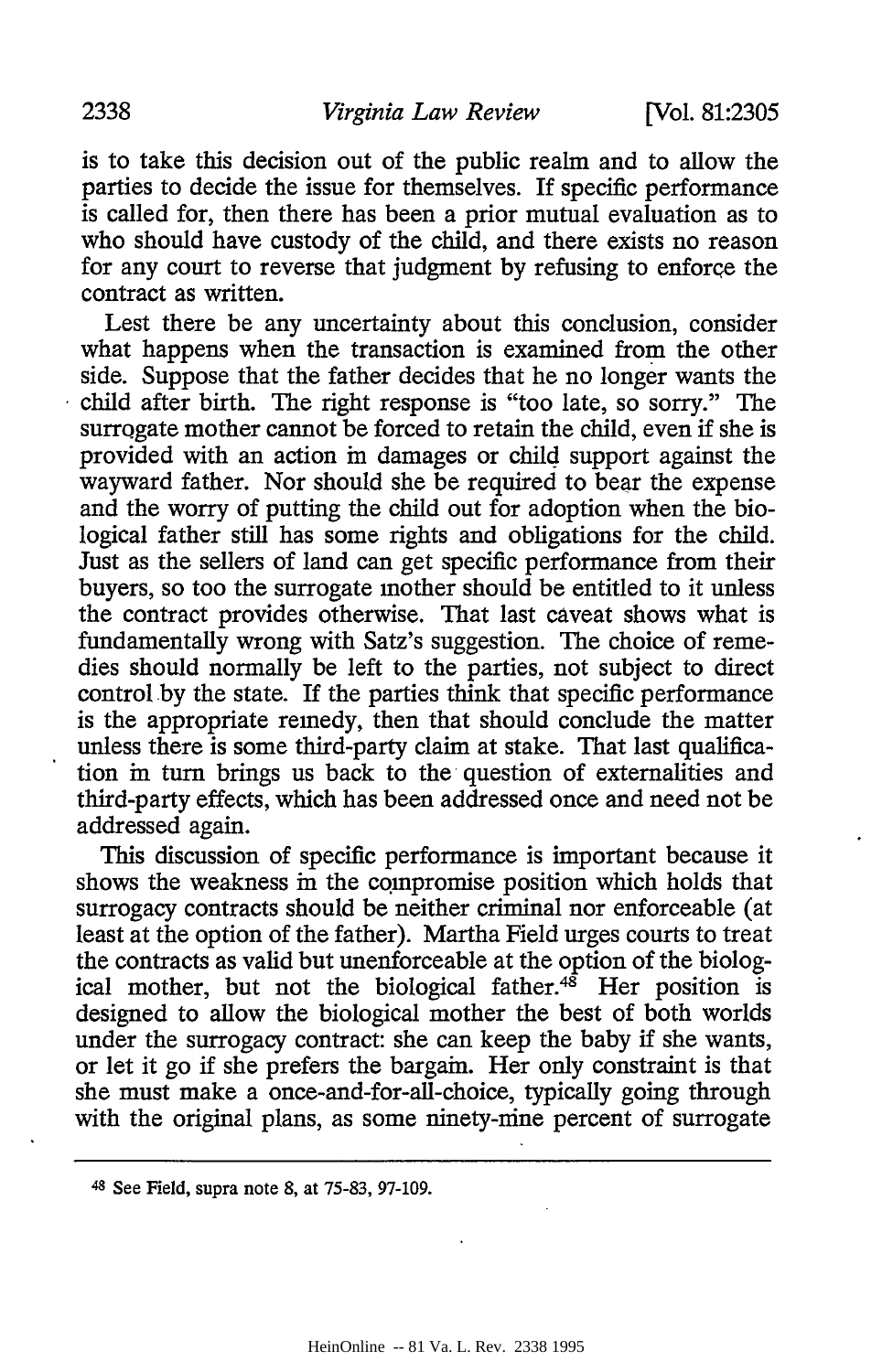mothers have done.<sup>49</sup> Field's solution has the obvious virtue of seeking some golden mean between total enforcement and complete illegality, but her compromise is more elegant than sound.

The key objection to Field's proposal is that it overlooks one of the major functions of the contracting process—to sort out the parties who choose to participate in the venture in the first place. That issue is of little concern with commodity contracts, where one buyer is just as good as another for number two wheat. But precisely because surrogacy contracts are not contracts for commodities, 'we need a legal regime where surrogacy contracts will be enforced come hell or high water. Once the legal regime is unmistakably clear, then any woman with doubts about her psychological willingness to part with her child will steer away from it. She knows that she will be denied the luxury of the wait-and-see option later on. But once surrogacy contracts are rendered unenforceable, two important changes will happen. First, women who were once committed to letting go of the child at birth have the luxury of second thoughts. Second, women who are not quite sure what they will do at childbirth will be more willing to participate in surrogacy transactions. Two advantages of the firm contract are therefore lost. First, it no longer functions as a safeguard against psychological regret. Second, it strips away from the biological father and his wife an essential sorting device for selecting the right surrogate mother.

The composition of the pool of women who will contemplate surrogacy will change, and change for the worse. Now women who are uncertain as to what they will do could enter the bidding, since the biological father and his wife are stripped of any contractual sorting device. Without the firm contract, greater reliance would be placed on psychological testing, thus adding expense to the process and possibly deterring willing surrogates who knew their own preferences and were comfortable with the older, leaner process. The upshot is that the rate of withdrawal would increase, and if it went even from one to three percent it could have enormous impact on the willingness of couples to enter surrogacy contracts. Small risks are often difficult to calculate, and the resultant uncer-

<sup>49</sup> The empirical figure cited by Field is 495 out of 500 successful contracts. See id. at 184 n.16.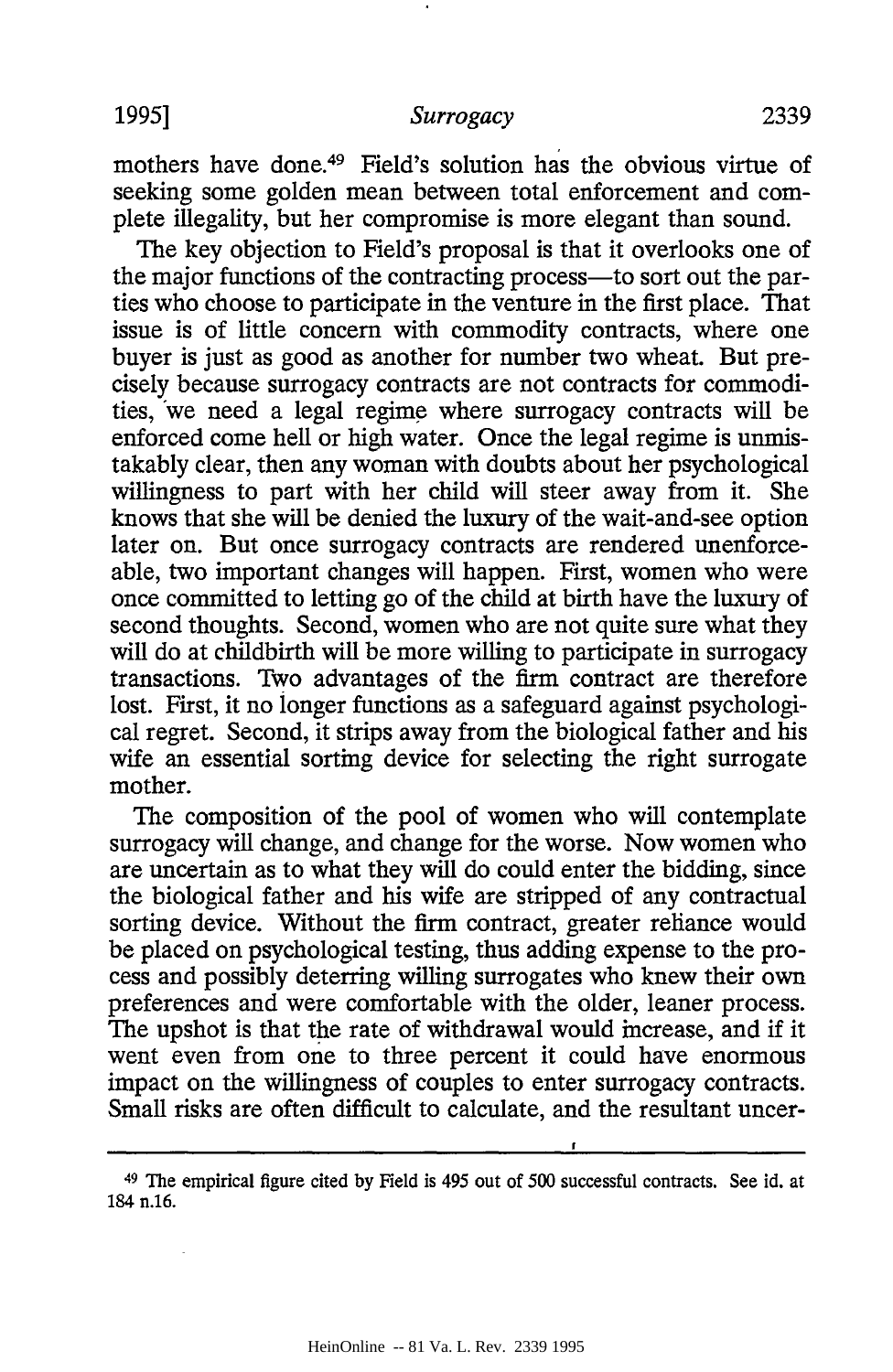tainty can undermine the fragile resolve to enter into such a transaction.

To be sure, the wait-and-see option is *not* always bad. When a married couple wishes to adopt a child outside of surrogacy, this arrangement is often used: the birth mother can change her mind up to the last moment. But if she does, all that happens (in addition to the psychological pain and investment by the adopting parents) is that she keeps her own child. With surrogacy the failure of the contract does not spell the end of the relationship, for the biological father still shoulders parental obligations. Instead of a clean contract, an ugly fight over custody and support looms on the horizon. Given this risky prospect, many couples wanting surrogacy may decide not to go ahead. The intermediate solution therefore will undermine the market, and for what?<sup>50</sup> The needs of the natural father and his adopting spouse are palpable. Yet the risks attributed to baby-selling by Judge Wilentz in *Baby M* simply are not present at all. Why surrogacy contracts should not be a source of hope and affirmation remains something of a mystery to me.

#### **CONCLUSION**

The purpose of this Article has been to review the arguments that can be made over the proper social response to surrogacy contracts. The most important methodological point is to recognize that new technologies and new contracts do not require abandoning the standard techniques for evaluating the efficiency of various social arrangements. Surrogacy contracts are no exception to

**<sup>50</sup>**Custody fights of this sort are avoided when the transaction is a true womb-rental situation. And there have been as of late some advertisements placed in college newspapers in the Northeast offering to pay money to college students for eggs that can be fertilized by a biological father and then implanted into his wife's womb. See Karen S. Peterson, Ads for Egg Donors Raise Ethical Ire, USA Today, Feb. 7, 1995, at **1D** (reporting an ad reading: "Donor sought: empathetic, intelligent, healthy, attractive (preferably dark-haired/Jewish) woman 21-28."). The payment offered was \$2,000 plus a free medical examination. A sidebar to the article noted that the use of fertility drugs, characteristic among egg donors, could raise the risk of ovarian cancer. See Tim Friend, Giving Could Raise Cancer Risk, USA Today, Feb. 7, 1995, at **1D.** These transactions require the surrogate to undergo extensive drug treatment to produce a suitable yield of harvestable eggs, and clearly demand a level of technical medical sophistication not required in simple surrogacy transactions. But they do avoid the problem of enforcement when the wife gives birth to the surrogate's child. It is an open question whether these transactions have a future in an unregulated market.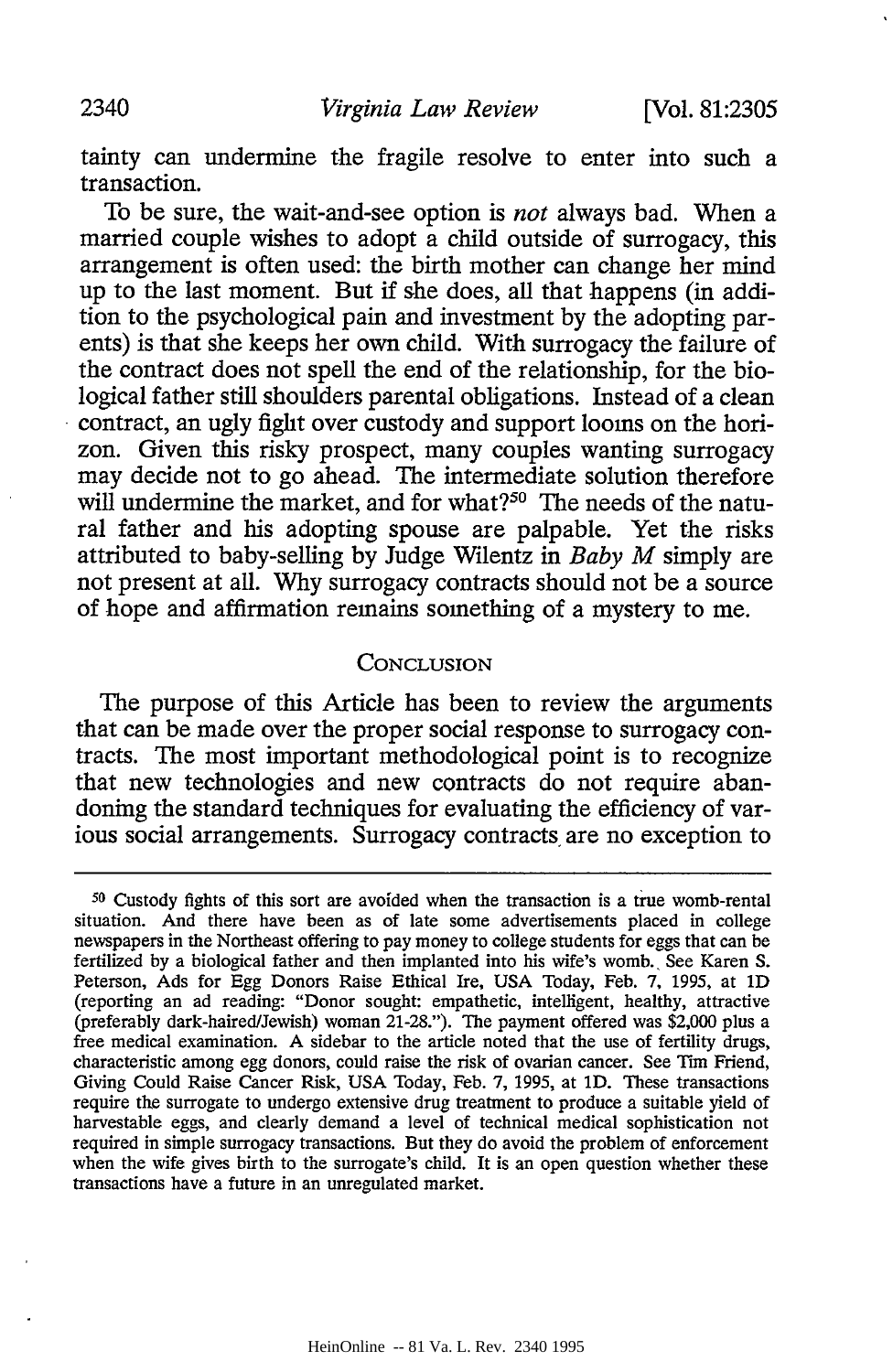this rule. The technology needed for surrogacy arrangements is not sophisticated or obscure. The desire for these contracts is palpable; people enter into them. As a general rule the law follows the right course when it enforces serious promises unless there is a good reason not to do so. In general these good reasons fall into two classes: defects in the contracting process or adverse effects on third parties. Both of these issues may surely be raised in this context, but neither of them is persuasive if we confine our concern to such matters as duress or misrepresentation on contracting, or the imposition of serious harms on third parties.

Unfortunately the history of contract law does not always remain within these well-charted paths. Side by side with this approach, there is a long history to disrupt the system of contractual enforcement by appeals to such notions as exploitation and unequal bargaining power. Today a fresh set of concerns is tied to commodification, incommensurability and gender inequality. Yet no matter how insistent and ubiquitous these claims, they do not offer sufficient reason to block the enforcement of contracts simply because people disapprove of the motives and actions of the parties to those arrangements. Tested against any general theory of contractual obligations, surrogacy contracts may be complex and difficult arrangements, as befits the powerful emotions tied to their subject matter. But they are also contracts deserving of full legal enforcement, which they are unfortunately too often denied.